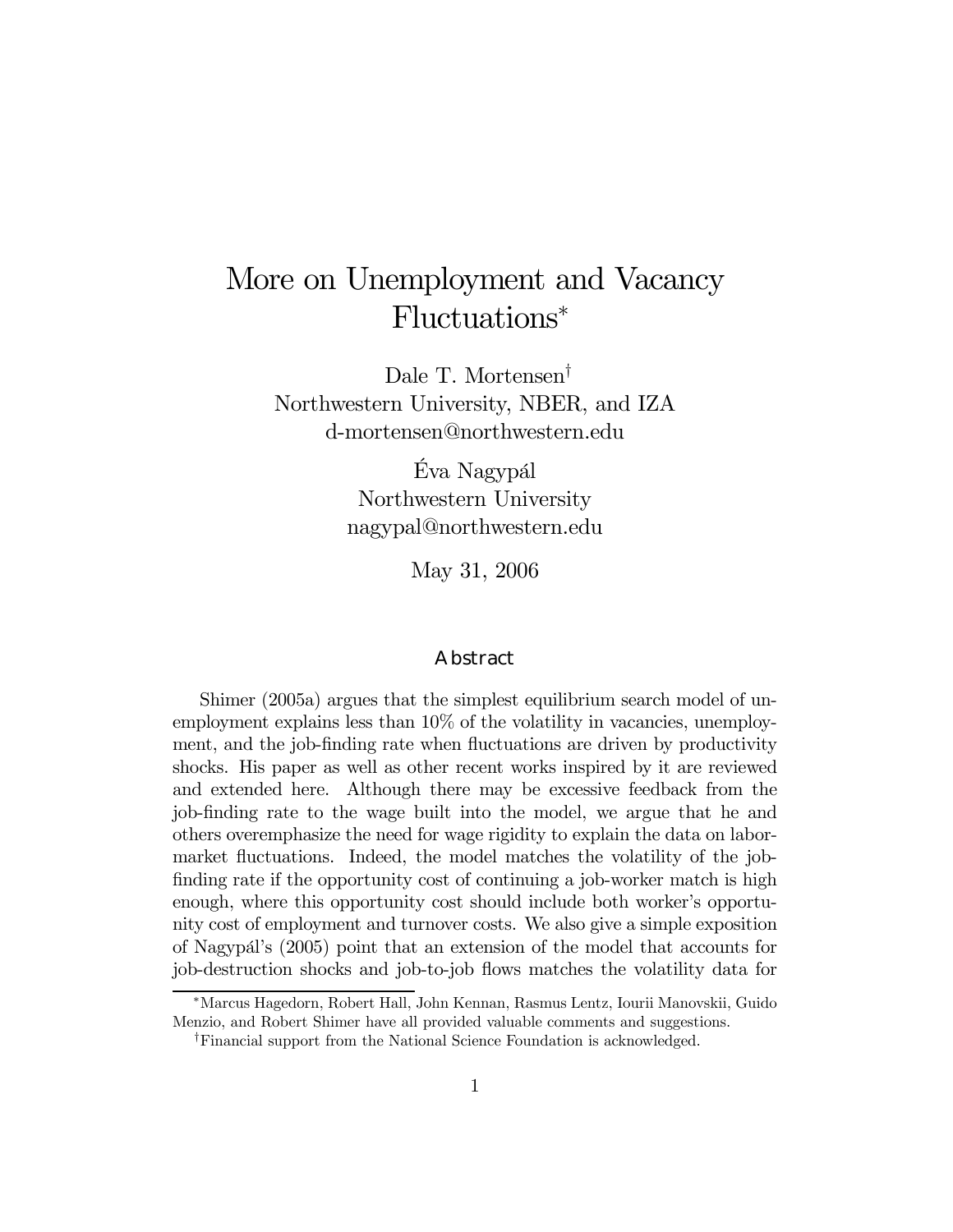reasonable parameter values when hiring costs are taken into account. Furthermore, we show that this extended model is consistent with the quantitative properties of the Beveridge curve in Shimer's data.

Keywords: Labor-market search, unemployment and vacancies volatility, job-finding rate, productivity shocks, wage rigidity.

**JEL Classifications:** E24, E32, J41, J63, J64

## 1 Introduction

In this paper, we review Shimer's (2005a) critique of the equilibrium search model of unemployment. (See Mortensen and Pissarides (1994,1999a,1999b) and Pissarides (2000) for an extended development of the model and its implications.) Our purpose is to clarify and further the debate generated by Shimer's paper. $<sup>1</sup>$ </sup>

Shimer documents the fact that volatility in unemployment is induced primarily by movements in the job-finding rate, the rate of transition from unemployment to employment, rather than the job-destruction rate. He then demonstrates that the magnitude of the response of unemployment, vacancies, and the job-finding rate to labor-productivity shocks predicted by the model explains less than 10% of the observed volatility in U.S. data when productivity shocks are assumed to be the sole driving force, given reasonable specification assumptions and parameter values.<sup>2</sup> A principal reason for this lack of explanatory power, he argues, is that the wage, set as the outcome of a bilateral wage bargain, responds procyclically to offset almost all the effects of productivity shocks on job creation.

We argue that a flexible wage per se is not the principal problem with the model. Rather, Shimer's results are due to 1) the large difference between labor productivity and the opportunity cost of a match implied by the assigned magnitudes of parameters and 2) the excessively strong feedback from the job-finding rate to the wage. Even if the wage were rigid, its level must be such that the future flow of quasi-rent attributable to the creation of a new job is very small, if the model is to account for the volatility of the vacancy-unemployment ratio observed in the data. As Hagedorn and Manovskii (2005) demonstrate, the model has no problem explaining va-

<sup>&</sup>lt;sup>1</sup>Hornstein, Krusell, and Violante (2005) also provide an analysis with a similar purpose.

 $2^2$ Costain and Reiter (2005) make a similar point in a less well-known, but independently developed paper.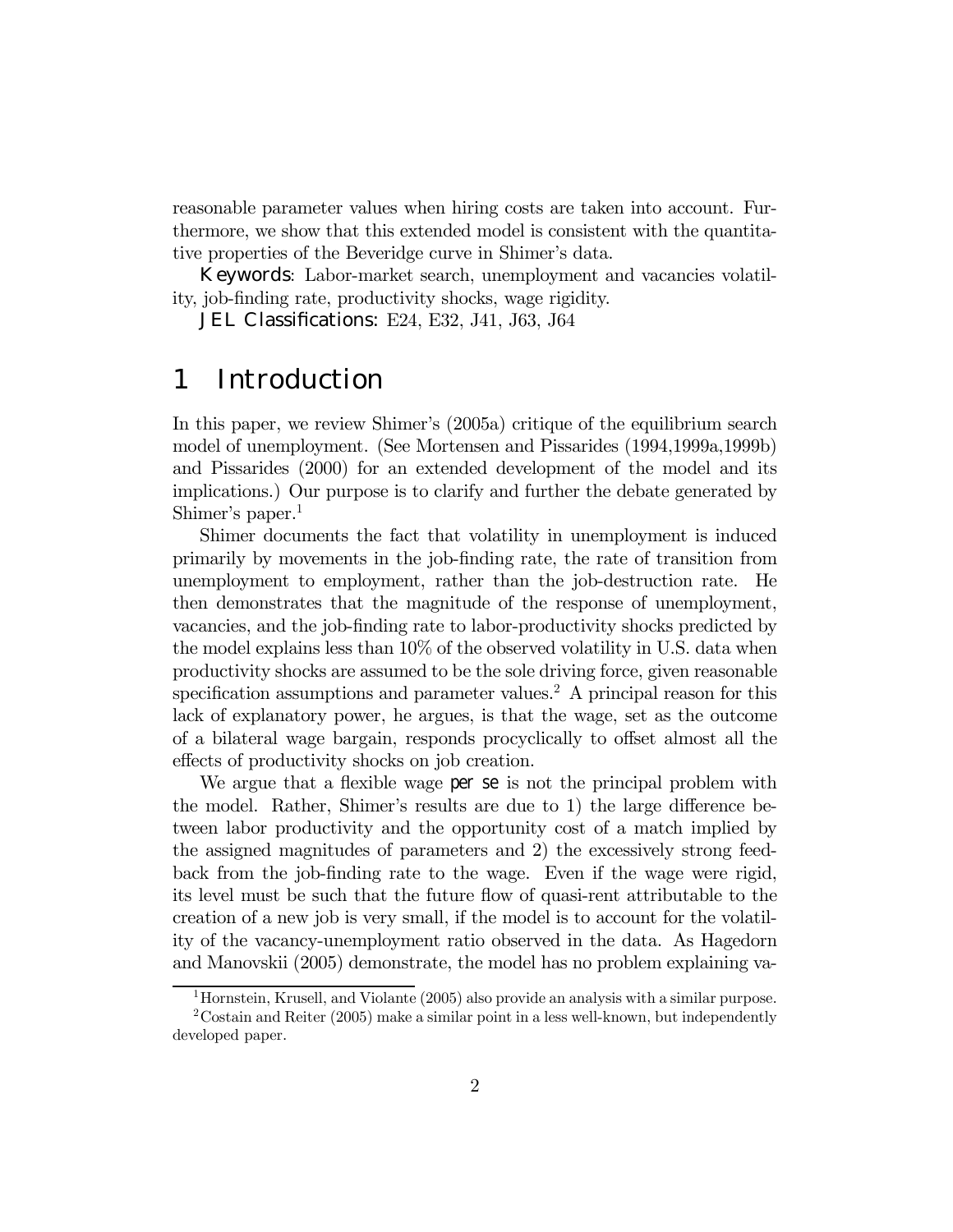cancy and unemployment fluctuations if the parameters of the wage outcome function are set to match observed average profit rates and wage volatility. Unfortunately, the opportunity cost of employment required to explain the observed volatility in the job-finding rate is unrealistically high. Consequently, the calibrated model exhibits excessive sensitivity to small changes in labor-market policy, as Costain and Reiter (2005) point out. We show that the opportunity cost of a match is not only influenced by the opportunity cost of employment for the worker, but also depends on the cost of hiring and training workers. If these costs are significant, then the worker's opportunity cost of employment required to match observed volatility is much lower than that derived by Hagedorn and Manovskii.

The standard search model of unemployment is designed to account for the fact that it takes time to match jobs and workers. As a consequence of this friction, match-specific rents exist when a worker meets a prospective employer. The designers of the original model assume that these rents are shared according to Nash's (1950) axioms with the value of searching for an alternative job serving as the threat point. Hall (2005a) argues that any wage in the bargaining set, that is consistent with individual rationality for the employer-worker pair, should be regarded as a legitimate equilibrium candidate. He then proceeds to demonstrate by simulation that a rigid wage, one not conditioned on aggregate productivity, generally exists with the property that it is in the bargaining set. His argument, however, relies critically on the assumption that the only source of variability is a small aggregate shock.

Hall and Milgrom (2005) argue that the outcome of a strategic bargaining game in which the disagreement payoff is delay rather than unemployed search, along the lines suggested by Binmore, Rubinstein and Wolinsky (1986), is a more realistic specification of a bargaining model. They also claim that the amended model substantially raises the implied degree of amplification because the alternative wage rule is less sensitive to productivity shocks. Although indeed the solution to this wage-bargaining game is less volatile, the job creation response to productivity shocks is not much larger if the value of delay is roughly equal to Shimerís value of the unemployment benefit. Alternatively, the Hall-Milgrom model explains the observed volatility of the job-finding rate only if the worker's benefit from delay plus the employer's cost, which is the opportunity cost of a match in their model, is equal to the required value derived by Hagedorn and Manovskii (2005) for the standard model.

The fact that a third of the variation in the unemployment rate is ex-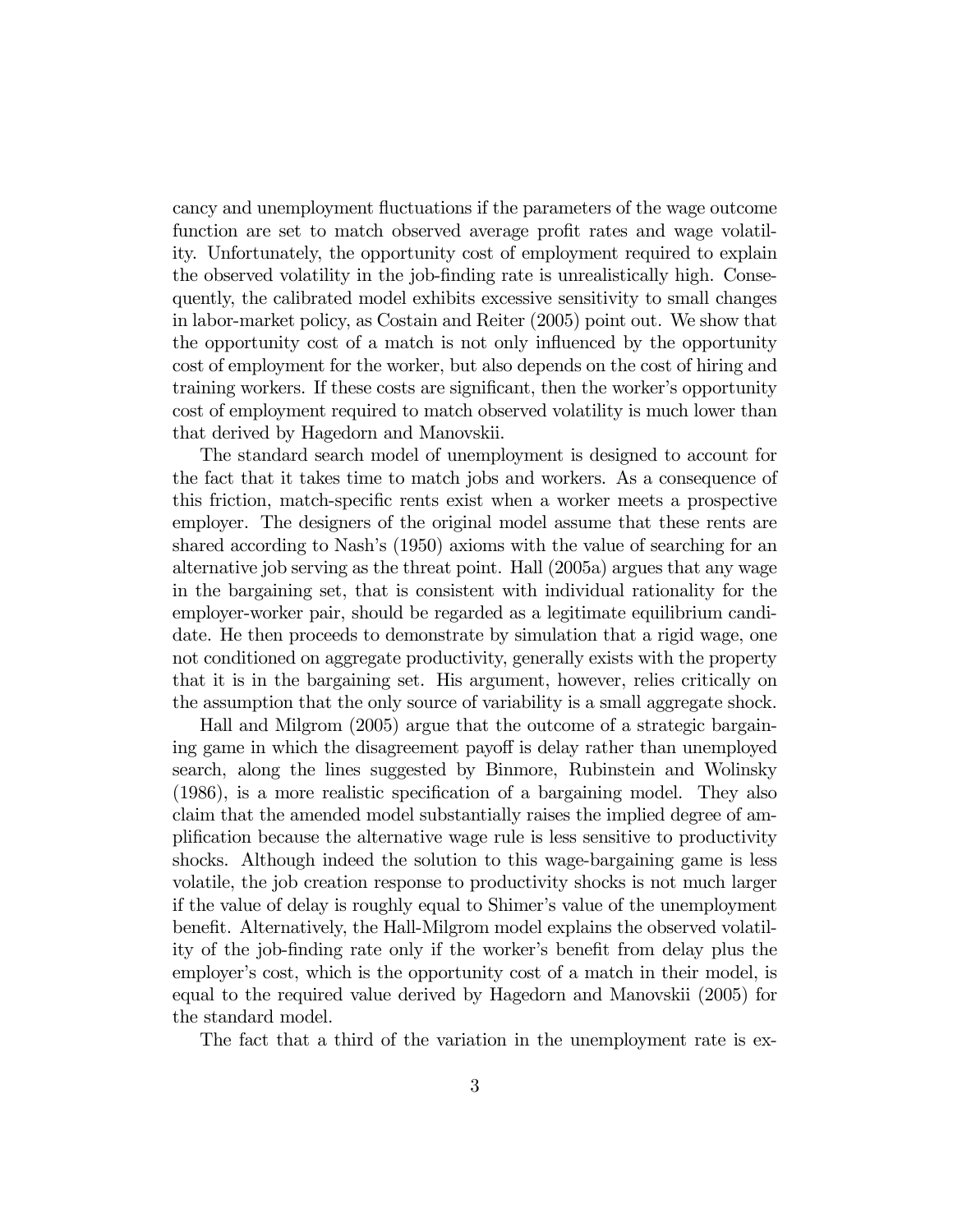plained by job-destruction shocks and that job-to-job flows represent at least half of the flow of new hires are potentially important factors that are ignored in the simplest equilibrium unemployment model and in Shimer's analysis. We find that incorporating both fully accounts for the volatility in the jobfinding rate when reasonable hiring costs are taken into account. As Nagypal (2005) has argued in detail, the reason for this result is that quits are procylical and that employers profit more from employed rather than unemployed workers when hiring costs are large enough because their average quit rate is smaller. Because the fraction of employed workers in the application flow increases on the upswing, employers' higher profit from hiring them both amplifies and propagates the effects of a positive productivity shock on job creation. Furthermore, we find that the same model with identical parameter values implies that vacancies and unemployment are almost perfectly negatively correlated, as Shimer (2005) finds in his data. One reason for this result is that job-destruction shocks induce negative co-movements between unemployment and vacancies when employed workers search for better jobs in sufficient numbers.

### 2 The Standard Model

In the version of the model Shimer (2005a) considers, all workers and jobs are respectively identical. Furthermore, all agents are risk-neutral wealth maximizers. For the sake of comparability, we use Shimer's notation when possible. Specifically, every job-worker match produces market output at flow rate p. Autocorrelated shocks to p occur from time to time. Hence, the current value of match productivity is an aggregate state variable. The possible dependency of any endogenous variable on the current value of productivity is represented by using  $p$  as a subscript. Following Shimer, we assume that the time sequence  $\{p_t\}$  is a jump process characterized by arrival rate  $\lambda$  and a conditional distribution of new values represented by the c.d.f.  $F: P \times P \to [0, 1]$  where P is the support of the process.

The opportunity cost of employment to the worker and the cost of posting a vacancy to the firm, measured in terms of output, are non-state-contingent parameters, denoted by z and c, respectively. Since all matches are identical, the flow of new matches is determined by a meeting function, denoted as  $m(u, v)$ , where u and v represent the number of unemployed workers currently looking for a job and the number of currently open job vacancies, respectively.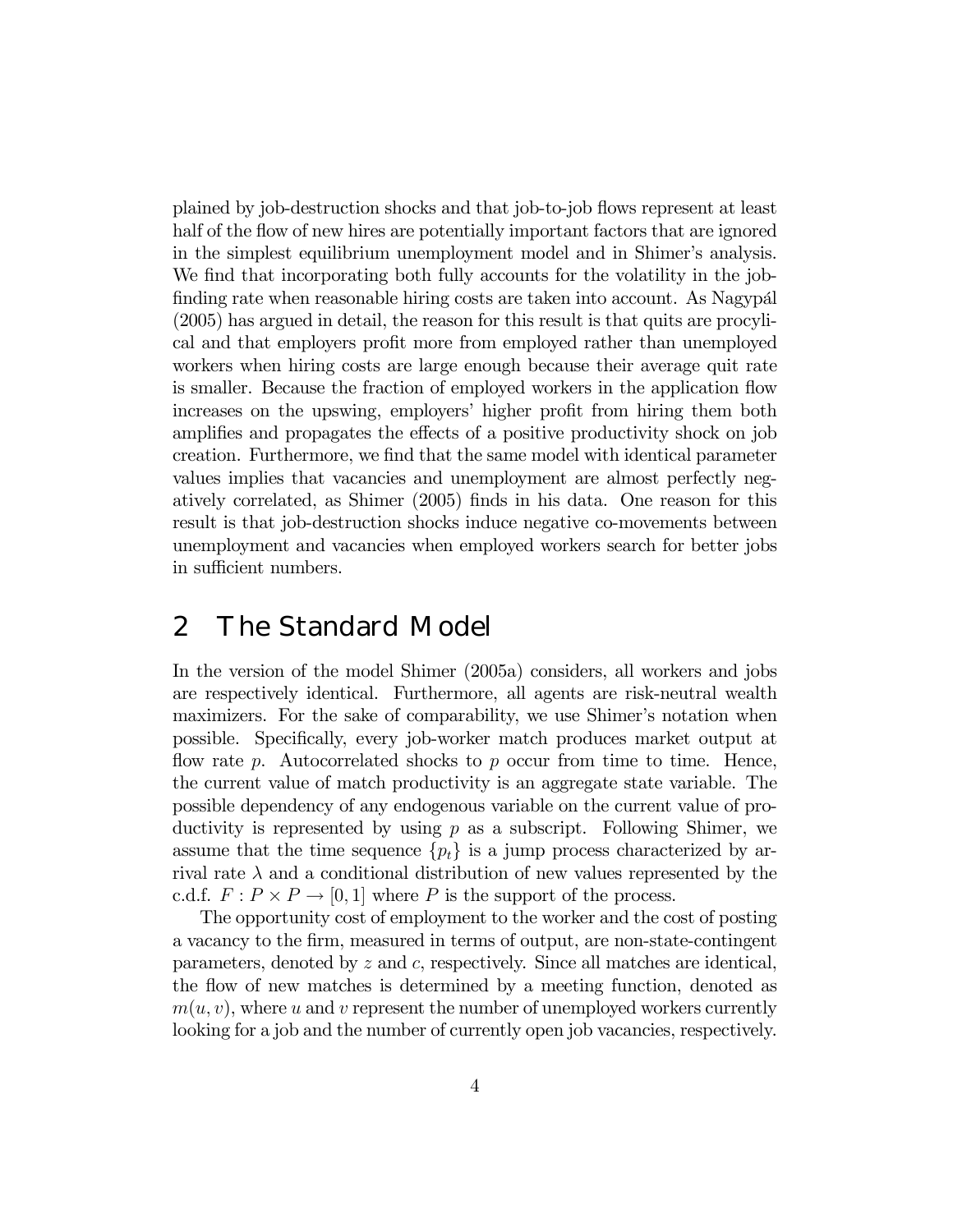By assumption, the meeting function is non-negative, increasing, concave, and homogeneous of degree one. As a consequence, the job-finding rate,  $f(\theta) \equiv m(u, v)/u = m(1, \theta)$ , is positive, increasing, and concave in "market" tightness," defined as the ratio of vacancies to unemployment,  $\theta \equiv v/u$ . Analogously, the rate at which vacancies are filled,  $m(u, v)/v = f(\theta)/\theta$ , is a positive, decreasing, and convex function of market tightness. Finally, matches are destroyed at the exogenous separation rate s and all agents discount future income flows at the common rate  $r$ . The matching function  $m(\cdot)$ , the productivity process  $(\lambda, F)$ , and the set of parameters  $\{z, c, s, r\}$ fully characterize the environment of interest.

The wage in each aggregate state,  $w_p$ , as well as the levels of unemployment and vacancies are endogenous to the model. They are determined by the match surplus-sharing rule, free entry, and the law of motion for unemployment. To characterize these conditions, one needs to define the concept of match surplus.

Match surplus is the difference between the expected present value of the future incomes that the two parties to a match earn and the expected present value of income that they forgo by participating in the employment relationship. Because the value of a vacancy is driven to zero by entry, match surplus is  $V_p \equiv J_p + W_p - U_p$  where the value of a match to the employer,  $J_p$ , the value of a match to the worker,  $W_p$ , and the value of unemployment,  $U_p$ , are recursively defined by the continuous-time Bellman equations

$$
rU_p = z + f(\theta_p)(W_p - U_p) + \lambda (E_p U_{p^0} - U_p)
$$
 (1)

$$
rW_p = w_p - s(W_p - U_p) + \lambda (E_p W_{p^0} - W_p)
$$
 (2)

$$
rJ_p = p - w_p - sJ_p + \lambda (E_p J_{p^0} - J_p), \tag{3}
$$

where  $E_p$  represents the expectation operator conditional on the current state  $p.$  In all cases, these equations imply that the return on the value of an agent's state is equal to the income flow obtained plus the product of the change in value attributable to a state transition and the relevant transition rate summed over all possible transitions. In the case of an unemployed worker, the possible changes in state include a transition to employment as well as a transition to another aggregate productivity state. Similarly, changes in the value of employment and of a filled job occur when the match is destroyed and when the aggregate state changes. Notice that these equations are consistent with individual rationality only if  $W_p - U_p \geq 0$  and  $J_p \geq 0$  for all p. As Hall (2005a) emphasizes, any reasonable wage rule agreed to by an employer and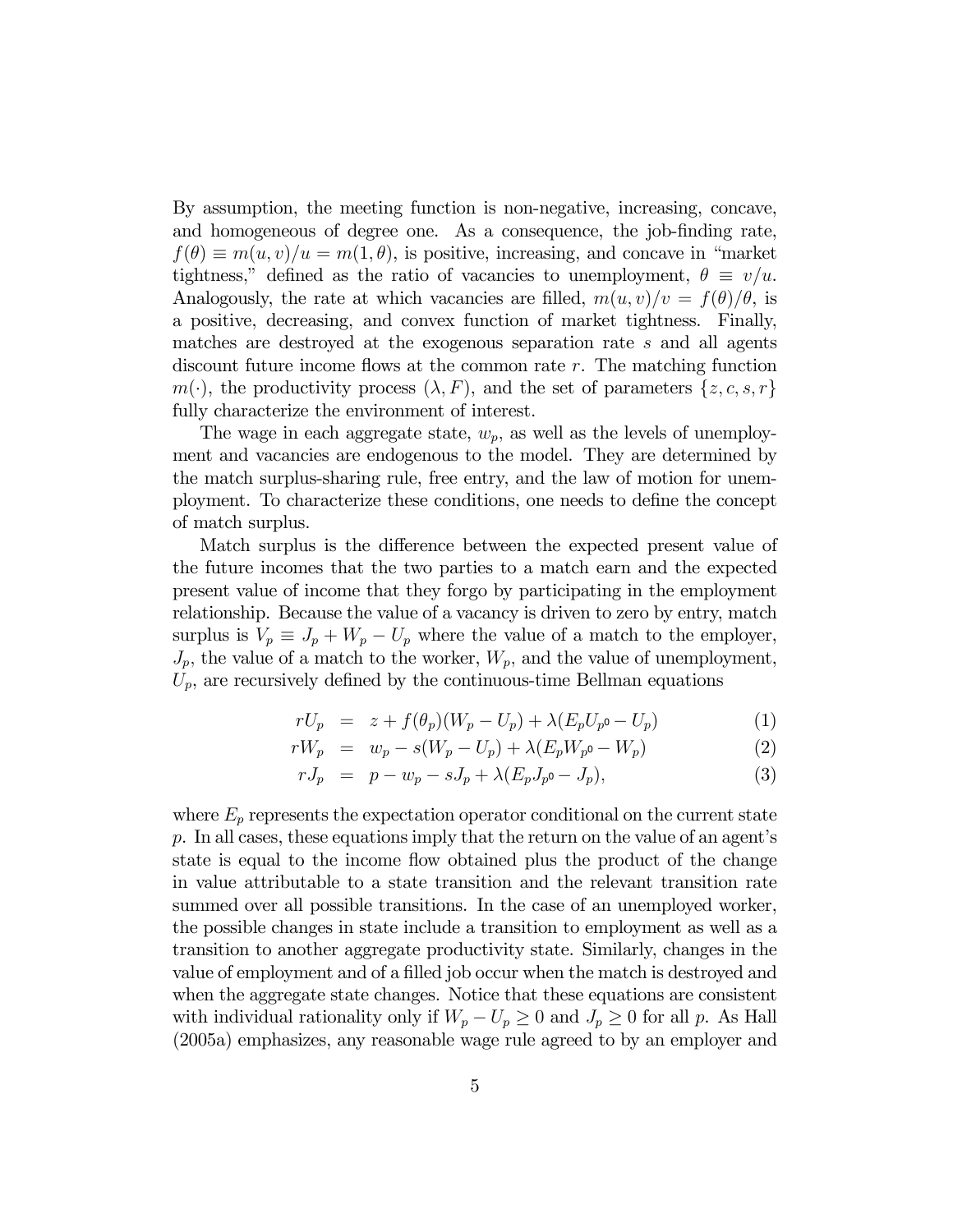a worker engaged in a match must satisfy these inequalities.

By summing Equations (2) and (3) and then subtracting the corresponding sides of (1), one obtains the following functional equation that the surplus value of a match must satisfy:

$$
rV_p = p - z - f(\theta_p)(W_p - U_p) - sV_p + \lambda(E_pV_{p^0} - V_p).
$$
 (4)

Given that each agent's threat point is assumed to be the value of not being matched, the generalized Nash solution to the bargaining problem that the worker and the employer face upon meeting maximizes the so-called Nash product, the geometric average of their respective shares of the match surplus,  $(W_p - U_p)^{\beta} J_p^{1-\beta}$ , where the parameter  $\beta$  reflects the worker's "bargaining" power". The resulting sharing rule is characterized by

$$
\frac{W_p - U_p}{\beta} = V_p = \frac{J_p}{1 - \beta}.\tag{5}
$$

It is usual to suppose that wages are renegotiated in each subsequent aggregate state so as to maintain (5). Finally, the free-entry condition requires that the expected cost of posting a vacancy is equal to the expected return. That is, given that the average time to fill a vacancy is  $\frac{\theta}{f(\theta)}$ ,

$$
\frac{c\theta_p}{f\left(\theta_p\right)} = J_p. \tag{6}
$$

An equilibrium solution to the model is a vector of functions  $(\theta_p, w_p, U_p, \theta_p)$  $W_p, J_p, V_p$ , all defined on the set of possible values of productivity P, that satisfy Equations  $(1)-(6)$ . To complete Shimer's analysis, we prove that a unique equilibrium exists and that all the functions increase with productivity given reasonable technical restrictions on the matching function.

**Proposition 1** If (i) p' is stochastically increasing in p and (ii)  $\theta/f(\theta)$  is a strictly increasing and concave function of  $\theta$  such that  $\lim_{\theta\to 0} {\{\theta/f(\theta)\}} =$ 0, then a unique equilibrium exists with the property that the equilibrium functions  $(\theta_p, w_p, U_p, W_p, J_p, V_p)$  are all strictly increasing in p.

#### **Proof.** See the Appendix. ■

Note that the conditions of (ii) are all satisfied in the case of a Cobb-Douglas matching function.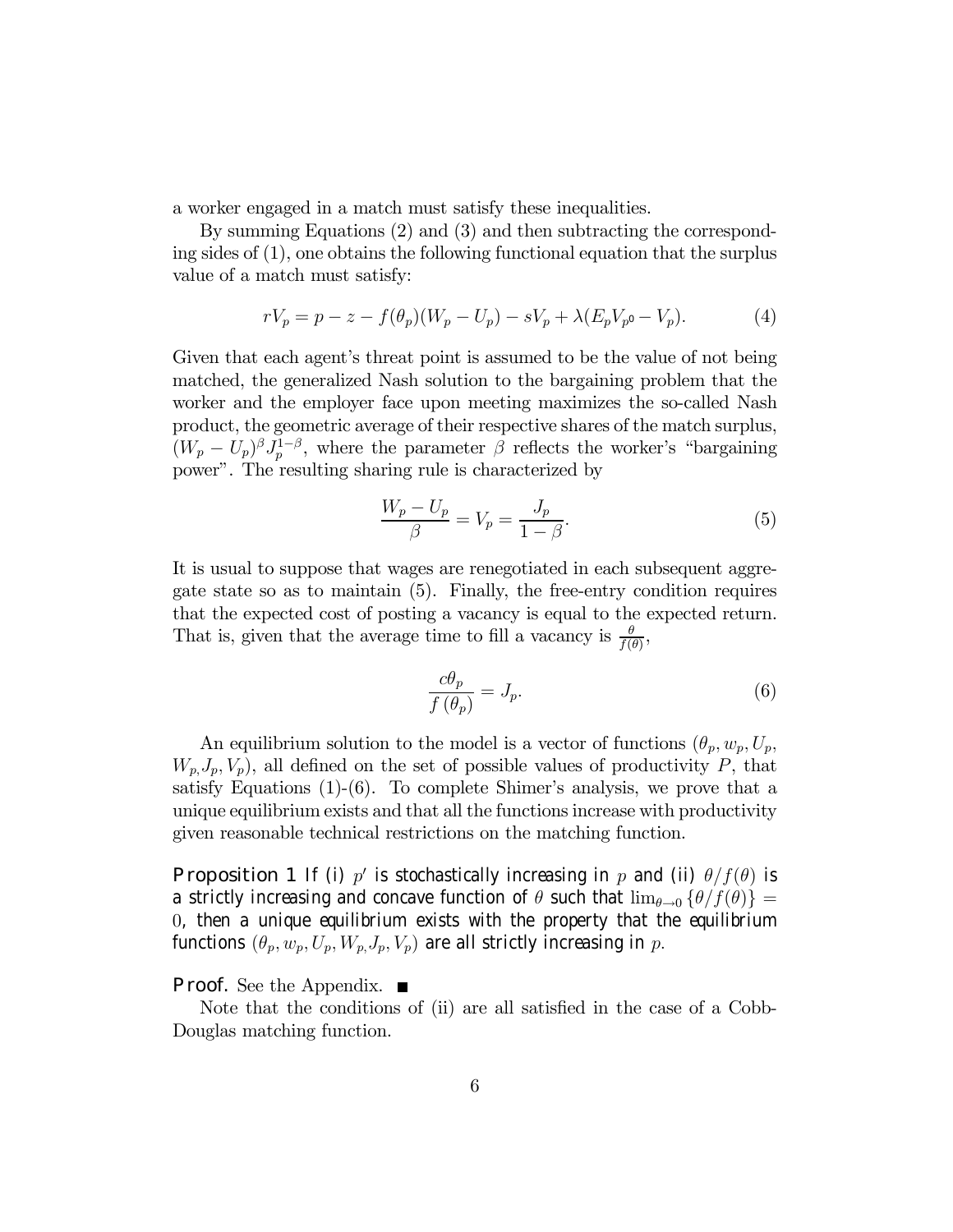The explicit equilibrium wage rule can easily be derived by noting that equations  $(1), (2), (3),$  and  $(5)$  imply

$$
(1 - \beta)(r + s + \lambda)(W_p - U_p)
$$
  
=  $(1 - \beta)(w_p - z - f(\theta_p)(W_p - U_p) + \lambda E_p(W_{p^0} - U_{p^0}))$   
=  $\beta(r + s + \lambda)J_p = \beta(p - w_p + \lambda E_p J_{p^0}).$ 

Under the assumption that the wage is renegotiated after every aggregate shock, Equation (5) holds for all  $p'$ , so  $(1 - \beta)E_p(W_{p^0} - U_{p^0}) = \beta E_p J_{p^0}$ . Together with the free-entry condition (6), this implies that the wage function takes the form

$$
w_p = \beta p + (1 - \beta)(z + \beta f(\theta_p)V_p) = \beta(p + c\theta_p) + (1 - \beta)z.
$$
 (7)

The wage depends on the current value of aggregate productivity and increases with its realized value through two channels: because current output is shared and because the value of search while unemployed is increasing in the job-finding rate, which in turn increases in market tightness.

Under the assumption that all workers desire employment and are either employed or unemployed, the unemployment rate adjusts according to the law of motion

$$
\dot{u} = s(1 - u) - f\left(\theta_p\right)u,
$$

where the size of the labor force in normalized at unity. Because productivity per worker is independent of employment and the matching function has constant return to scale, the unemployment rate is not an informationrelevant state variable. Instead, unemployment simply converges toward the state-contingent target

$$
u_p = \frac{s}{s + f(\theta_p)}.\t\t(8)
$$

Elsewhere, Shimer (2005b) argues that the speed of adjustment, equal to the sum of the separation and job-finding rate, is large enough in practice that the negative relationship between vacancies,  $v_p = \theta_p u_p$ , and unemployment that Equation (8) implies can be interpreted as the empirical Beveridge curve, the downward-sloping relationship between vacancies and unemployment commonly observed.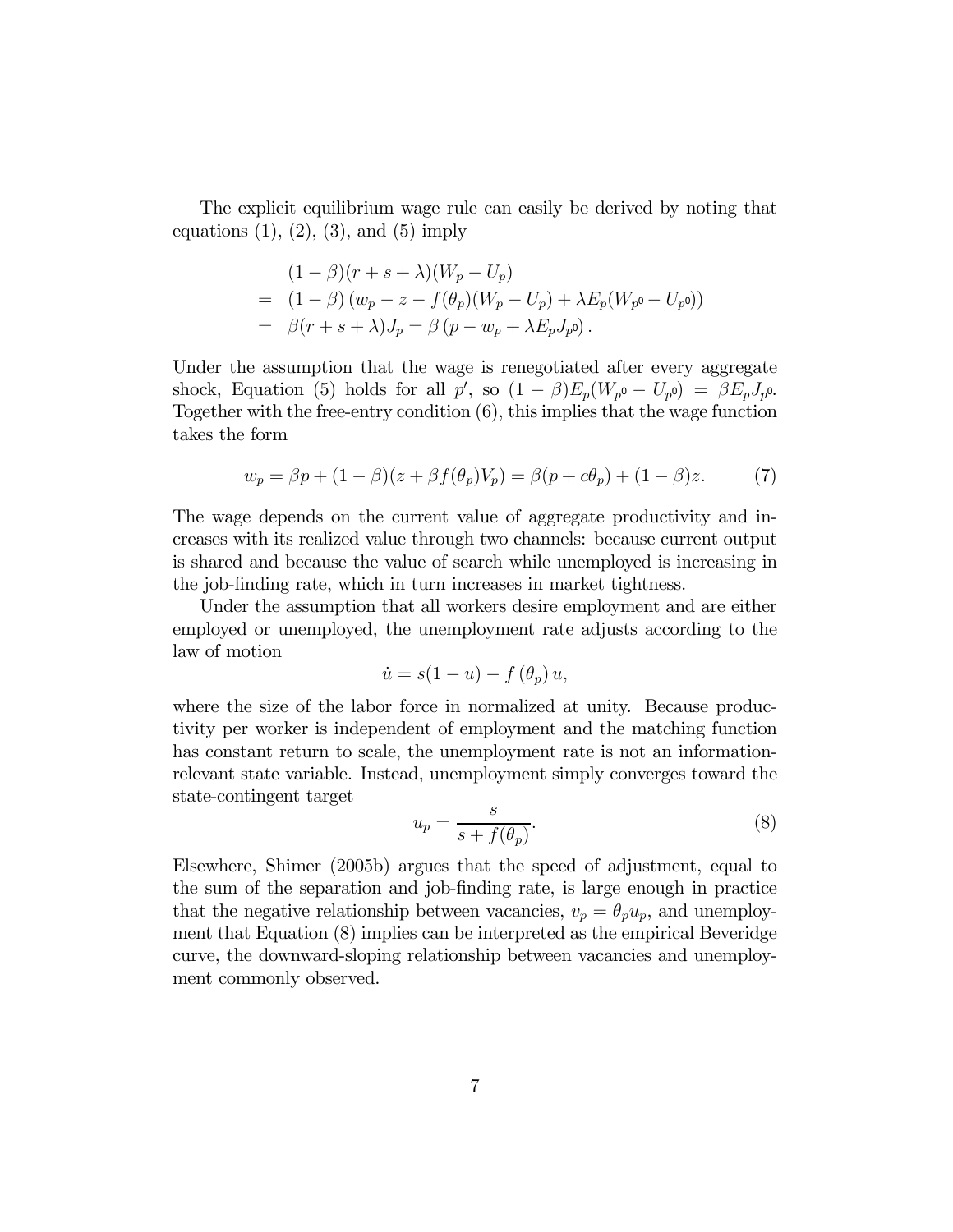### 3 Volatility Implied by the Standard Model

Shimerís (2005a) principal claim is that the volatility of the job-finding rate and its determinant, the vacancy-unemployment ratio, is an order of magnitude larger in U.S. data than the value implied by the standard model for ìreasonableî parameter values when fluctuations are induced by shocks to labor productivity. To show this point, we substitute appropriately from the free-entry condition in Equation (6) and use the Nash bargaining outcome in Equation (5), to get that the Bellman equation in Equation (4) implies

$$
(r+s+\lambda)\frac{c\theta_p}{f(\theta_p)} + c\beta\theta_p = (1-\beta)(p-z+\lambda E_p V_{p^0}).
$$
\n(9)

The job-finding rate  $f(\theta_p)$  is determined by the solution to this equation. By taking logs and differentiating the result with respect to  $\ln p$ , one obtains

$$
\frac{\partial \ln f(\theta_p)}{\partial \ln p} = \frac{\eta(\theta_p) (r+s+\lambda+\beta f(\theta_p))}{(1-\eta(\theta_p))(r+s+\lambda)+\beta f(\theta_p)} \times \frac{p\left(1+\lambda \frac{\partial E_p V_{p^0}}{\partial p}\right)}{p-z+\lambda E_p V_{p^0}},
$$

where  $\eta(\theta) = \theta f'(\theta) / f(\theta)$  is the elasticity of the job-finding rate with respect to market tightness, which is equivalent to the elasticity of the matching function with respect to vacancies.

At this point, Shimer claims that the value obtained when there are no aggregate shocks ( $\lambda = 0$ ) serves as an adequate approximation for computational purposes. That is, suppressing the dependence on  $\theta$ ,

$$
\frac{\partial \ln f}{\partial \ln p} = \frac{\eta (r+s+\beta f)}{(1-\eta)(r+s)+\beta f} \times \frac{p}{p-z}
$$
(10)

holds as an approximation. When evaluated at Shimer's choice of parameters, which are median labor productivity normalized to  $p = 1$ , quarterly rates  $r = 0.012$ ,  $s = 0.10$ , and  $f = 1.355$ , matching function elasticity  $\eta = 0.28$ , labor bargaining power  $\beta = 1 - \eta = 0.72$ , and opportunity cost of employment  $z = 0.4$ , the numerical value is

$$
\frac{\partial \ln f}{\partial \ln p} = \frac{0.28 \times (0.112 + 0.72 \times 1.355)}{0.72 \times 0.112 + 0.72 \times 1.355} \times \frac{1}{1 - 0.4} = 0.481. \tag{11}
$$

In contrast, Shimer finds that the volatility in the log of the job-finding rate relative to that of log productivity is over ten times as large in U.S. data.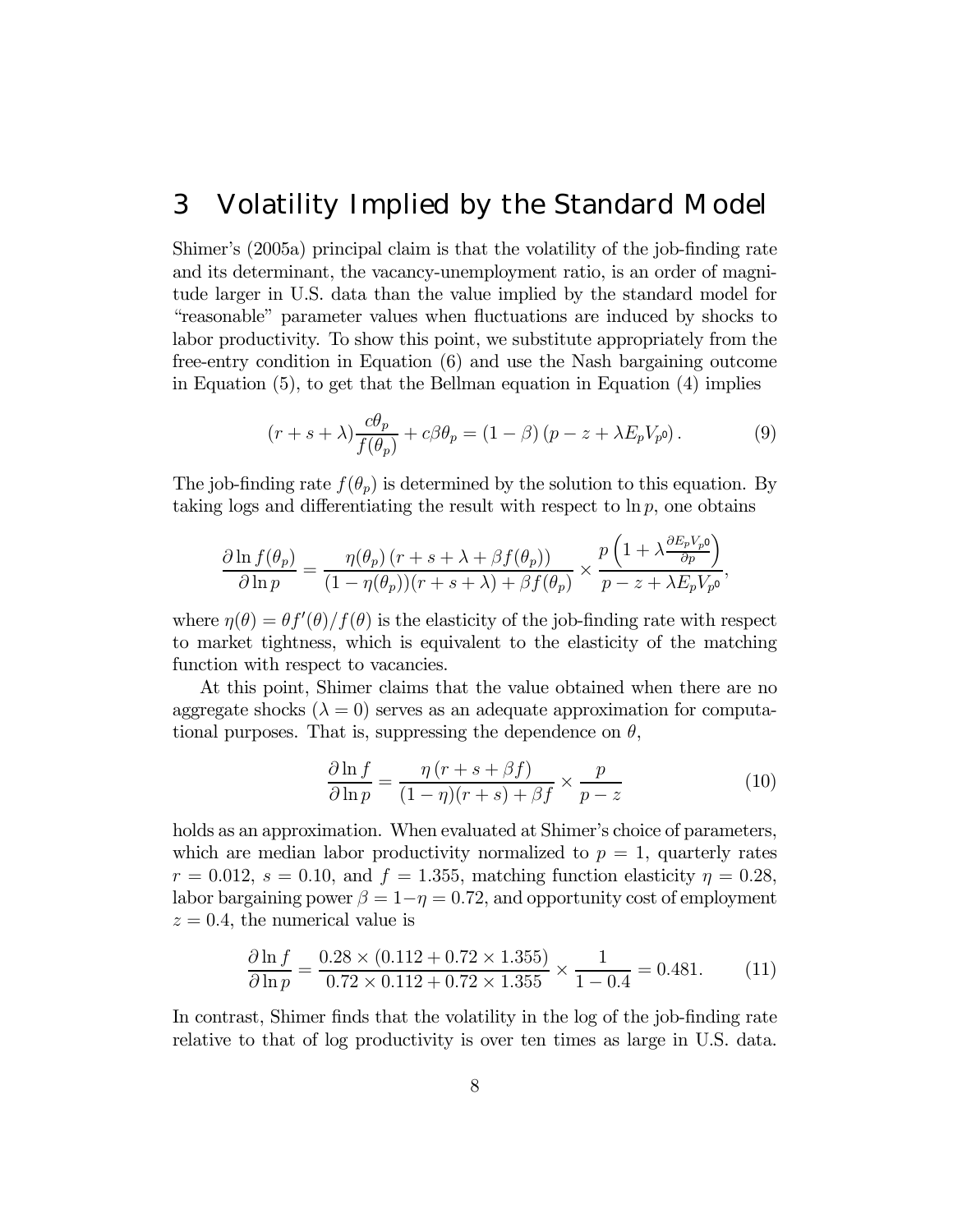Namely,

$$
\frac{\sigma_f}{\sigma_p} = \frac{0.118}{0.02} = 5.9\tag{12}
$$

given the data moments reported in Table 1 below (reproduced from Shimer (2005a)), where  $\sigma_x$  and  $\rho_{xy}$  represent the standard deviation of ln x and the correlation between  $\ln x$  and  $\ln y$ , respectively, here and in the rest of the paper.

x  $u$  v  $v/u$  f s p Standard Deviation 0.190 0.202 0.382 0.118 0.075 0.020 Autocorrelation 0.936 0.940 0.941 0.908 0.733 0.878 Correlation Matrix u 1 -0894 -0.971 -0.949 0.709 -0.408  $v$  - 1 0.975 0.897 -0.684 0.364  $v/u$  - - 1 0.948 -0.715 0.396  $f$  - - - 1 - 0.574 0.396 s - - - - - 1  $-0.524$  $p$  - - - - - - 1

Table 1: Shimerís Summary Statistics, Quarterly U.S. data, 1951-2003.

Source: Shimer (2005a), Table 1. All variables reported are

 $\log$  deviations from an HP trend with smoothing parameter  $10<sup>5</sup>$ .

There are two points worth raising regarding the method of calculation used by Shimer. First, the empirical counterpart of the derivative computed in Equation (10) is

$$
\rho_{fp}\sigma_f/\sigma_p = 0.396 \times 5.9 = 2.34. \tag{13}
$$

When Shimer calculates the elasticity of the job-finding rate as the ratio of standard deviations,  $\sigma_f/\sigma_p$ , he is implicitly assuming that shocks to productivity are the only cause of fluctuations in vacancies and unemployment. Fluctuations in the interest rate and the rate of job destruction could also be sources of volatility, a point we return to in Section 5. Even with this qualification, though, the model does not measure up in the sense that it fails to explain the estimate of the empirical elasticity in Equation (13) as well. Nonetheless, the goal post for labor-productivity shocks is substantially lower when one allows for other sources of employment volatility.

Second, Shimer's assertion that Equation (10) serves as an adequate approximation would seem to be inconsistent with the fact that the process that he actually fits to the U.S. productivity series and uses in his simulation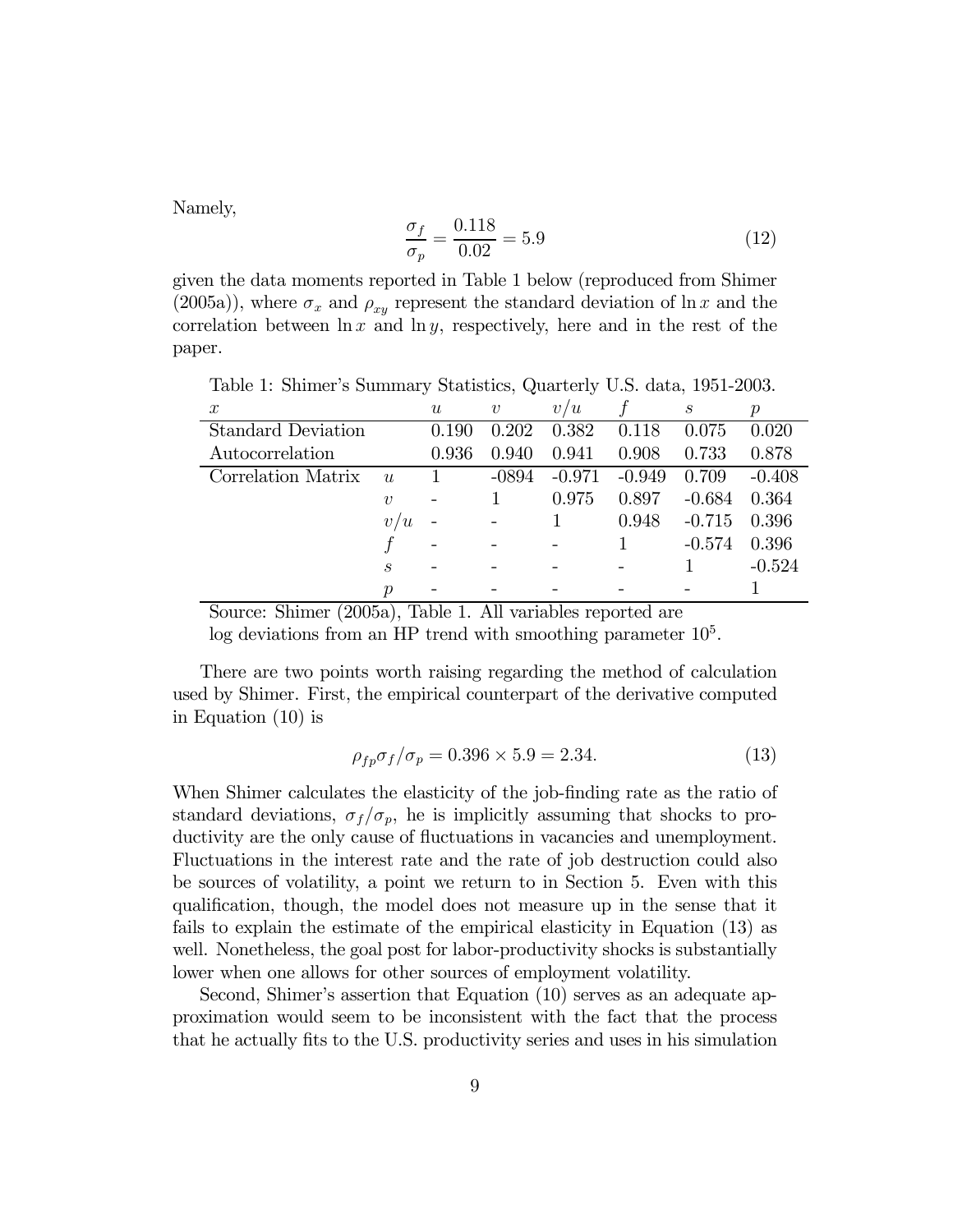has a very large arrival rate,  $\lambda = 4.0$  per quarter. Fortunately, the approximation also holds when the arrival rate is large, if the change in productivity is small. Formally, Shimer assumes that the change in "net productivity" defined as  $p - z$  is determined by

$$
\ln(p'-z) = \ln(p-z) \pm \Delta \text{ with probability } \frac{1}{2} \left( 1 \mp \frac{\ln(p-z)}{n\Delta} \right) \tag{14}
$$

As the estimated standard deviation parameter,  $\sigma = \sqrt{\lambda} \Delta = 0.0165$ ,  $\Delta =$  $0.0165/2=0.0083$  is small. Hence, the following result justifies the use of the approximation.

**Proposition 2** Equation (10) holds in the limit as either  $\lambda \to 0$  or  $\Delta \to 0$ .

**Proof.** See the Appendix.  $\blacksquare$ 

This explains why the results of Shimer (2005a) from the full stochastic model conform well with the calculations based on the approximation in Equation (10).

Beyond these methodological points, Shimer's result is also naturally affected by the values of the parameters he uses. We turn to the discussion of these values next.

#### 3.1 The Elasticity of the Matching Function

The elasticity of the matching function with respect to vacancies determines the sensitivity of the number of new matches created to underlying changes in the number of vacancies, and thus is an important determinant of how strongly the model economy's job-finding rate responds to changes in its driving forces.

Shimer's value of the elasticity of the matching function with respect to vacancies,  $\eta = 0.28$ , is obtained by regressing the detrended log of his measure of the job-finding rate, derived from CPS data, on the detrended log of the ratio of vacancies, as reflected in the Conference Board Help Wanted index, to detrended CPS unemployment. The resulting estimate is somewhat outside the "plausible range" of  $0.3$  to  $0.5$  reported by Petrongolo and Pissarides (2001) in their review of the literature on the matching function.

There are alternative ways to estimate the elasticity of the matching function. In particular, Shimer's data on vacancies and unemployment clearly imply that  $\ln v + \ln u$  is almost constant, and hence the Beveridge curve is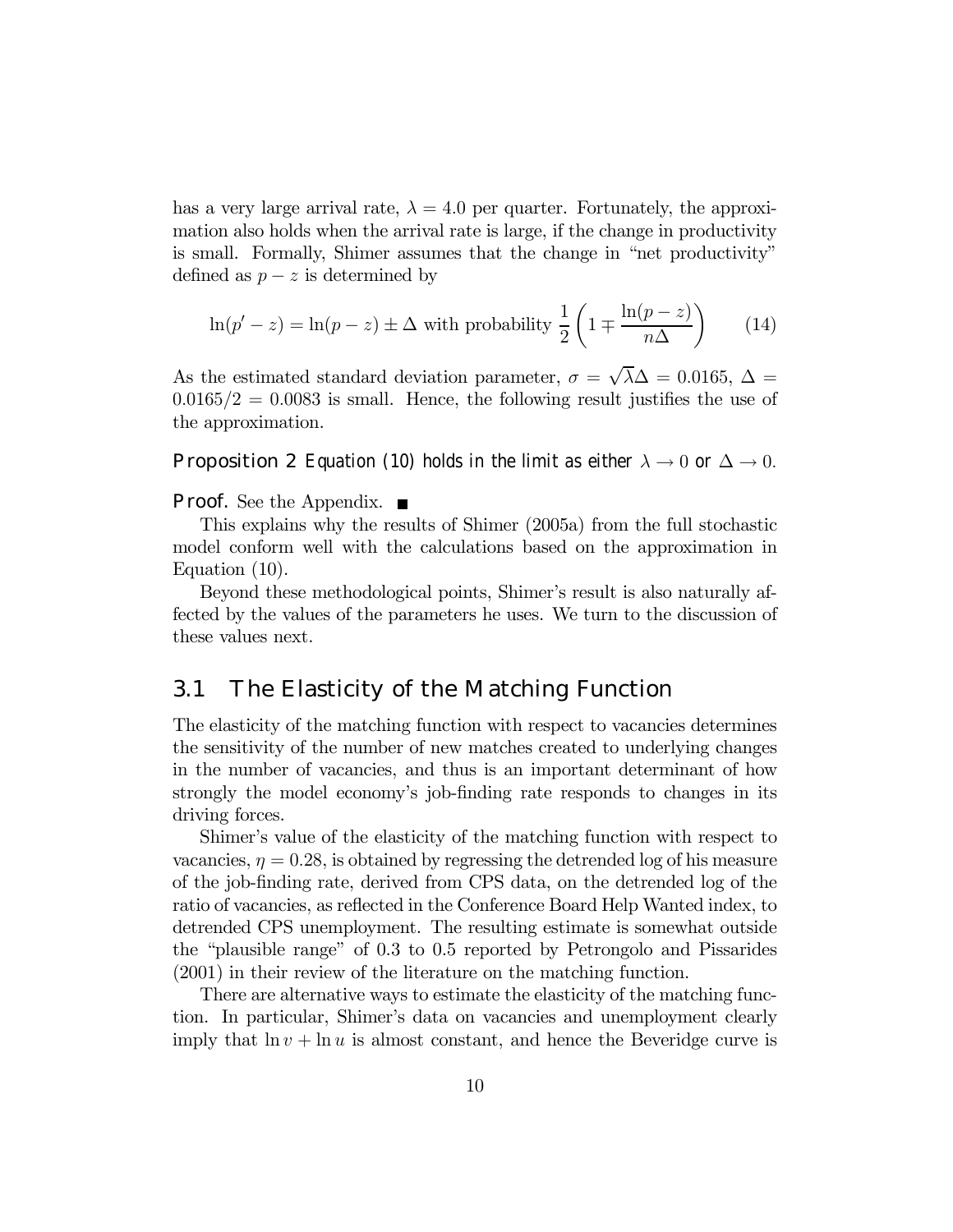close to a rectangular hyperbola. Specifically, the data moments in Table 1 imply that the OLS regression of (log) vacancies on (log) unemployment yield the coefficient estimate  $\rho_{vu}\sigma_v/\sigma_u = -0.894 \times 0.202/0.190 = -0.950$ . Given the rapid adjustment of unemployment to the state-contingent target value at rate  $s+f = 0.485$  per month, Equation (8) accurately represents the Beveridge curve relating vacancies and unemployment. Since this equation and a Cobb-Douglas specification of the matching function,  $m(v, u) = \mu v^{\eta} u^{1-\eta}$ , can be written as

$$
\ln \mu + \eta \ln v + (1 - \eta) \ln u = \ln s + \ln(1 - u),
$$

the regression coefficient implied by Equation (8) is

$$
\frac{\partial \ln v}{\partial \ln u} = -\frac{1}{\eta} \left( \frac{u}{1-u} + 1 - \eta \right).
$$

Using Shimer's long-run average of the unemployment rate,  $u = 0.0567$ , and the estimated regression coefficient  $\frac{\partial \ln v}{\partial \ln u} = -0.950$  gives an estimate of the elasticity of the matching function of  $\eta = 0.544$ , somewhat above the upper bound on the "plausible range" of Petrongolo and Pissarides (2001). Since the approximate elasticity of the job-finding rate in Equation (10) increases in  $\eta$ , this estimate suggests that Shimer's measure of the volatility of the job-finding rate may be biased downward.

Notice, however, that even if one uses our alternative estimate of  $\eta$  and his parameter values, the elasticity of the job-finding rate with respect to productivity implied by Equation (10) is

$$
\frac{\partial \ln f}{\partial \ln p} = \frac{0.544 \times (0.112 + 0.456 \times 1.355)}{0.456 \times 0.112 + 0.456 \times 1.355} \times \frac{1}{1 - 0.4} = 0.989.
$$

This elasticity is twice as large as that implied by Shimer's estimate of  $\eta$ , but it is still only a fraction of that observed in the data. Hence, disagreement regarding the magnitude of the elasticity of the matching function alone does not overturn Shimerís conclusion given his choices of the other parameter values.

### 3.2 The Opportunity Cost of Employment

Shimer (2005a) sets  $z = 0.4$  as a "generous estimate" of the unemployment insurance replacement ratio. Hagedorn and Manovskii (2005) argue that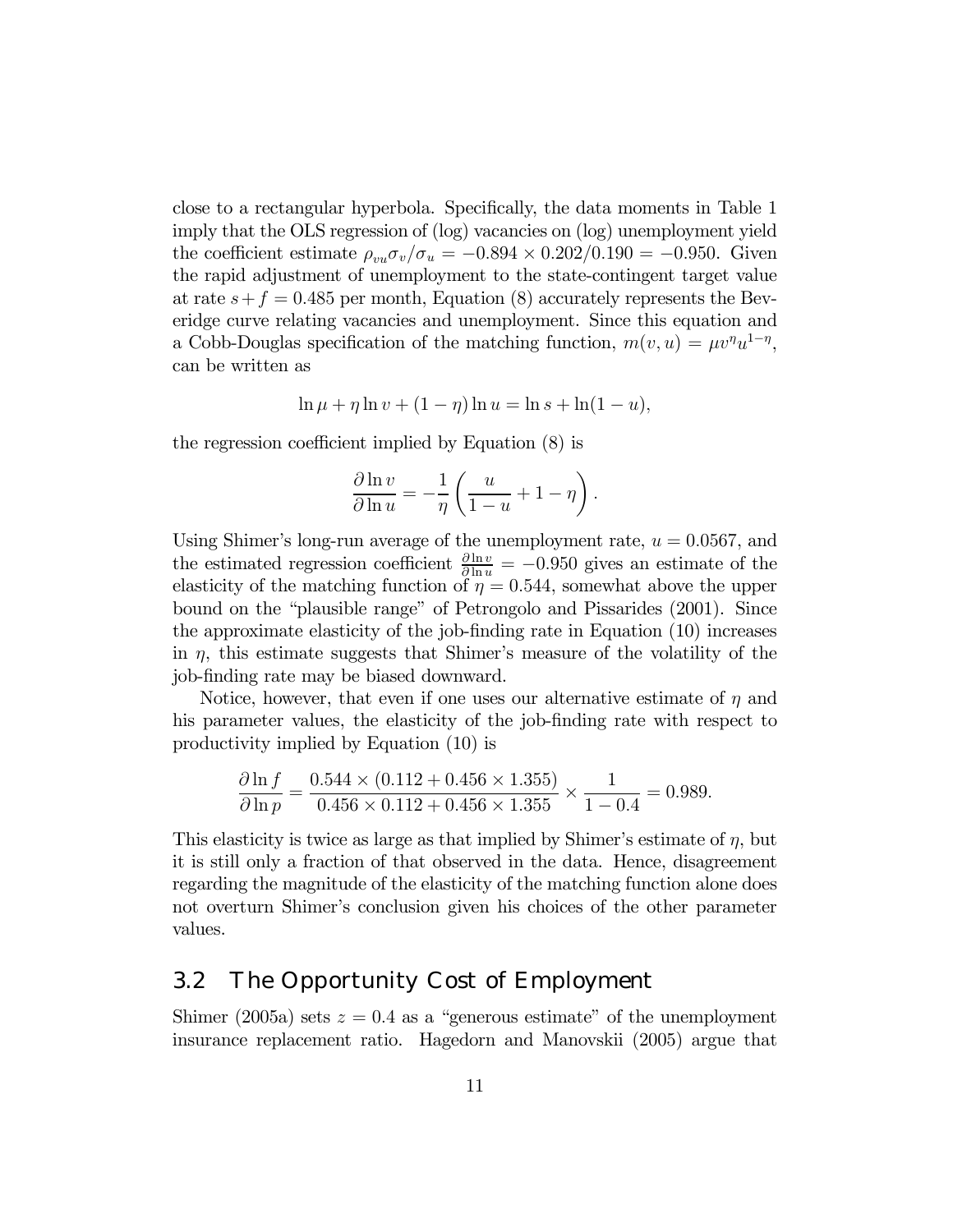Shimer's choice of the opportunity cost of employment is too low because it does not allow for the "value of leisure" or "home production" forgone when employed above and beyond the unemployment insurance benefit. Moreover, they calibrate both the opportunity cost of employment and the bargaining share parameter to match the cyclical response of wages implied by the Solon, Barsky, and Parker (1994) wage data series and the average profit rate computed by Basu and Fernald (1997). Their calibration results give  $z = 0.943$ and  $\beta = 0.061$ . Using these numbers and setting the other values equal to those of Shimer's calibration, the elasticity of the job-finding rate with respect to productivity is

$$
\frac{\partial \ln f}{\partial \ln p} = \frac{0.28 \times (0.112 + 0.061 \times 1.355)}{0.72 \times 0.112 + 0.061 \times 1.355} \times \frac{1}{1 - 0.943} = 5.86.
$$

In other words, with this calibration, the model exactly matches the relative magnitudes of the variability of the job-finding rate and labor productivity found in the data even when Shimer's estimate of  $\eta$  is used in the calculation and shocks to productivity are the only source of labor-market fluctuations.

Although the Hagedorn-Manovskii analysis does obey the letter of the law of the modelís logic, one could argue that it violates its spirit. That is, they clearly demonstrate that the estimated elasticity of the wage with respect to labor productivity, which they report to be 0.47, and an estimated profit rate of 3%, which they interpret as the average value of  $(p-w_p)/p$ , require a small value of  $\beta$  and a large value of z. Hence, they conclude that the model is consistent with the data for the above values of these two parameters. While this is formally true, the economic implausibility of their solution is suggested by two implications.

First, the flow surplus enjoyed by an employed worker in the model for these parameter values is miniscule. Indeed, the wage at  $p = 1$  is

$$
w = \beta(p + c\theta) + (1 - \beta)z = 0.061 \times (1 + 0.382) + (1 - 0.061) \times 0.943 = 0.970,
$$

given the parameters they calibrate ( $c = 0.212$  and  $\theta = 1.8$ ), and the surplus flow when employed is

$$
\frac{w-z}{z} = \frac{0.970 - 0.943}{0.943} = 0.028.
$$

But, do workers work for a 2.8% surplus?

In their paper, Hagedorn and Manovskii respond to this point by arguing that a value of z near  $p$  is reasonable for the marginal worker. While this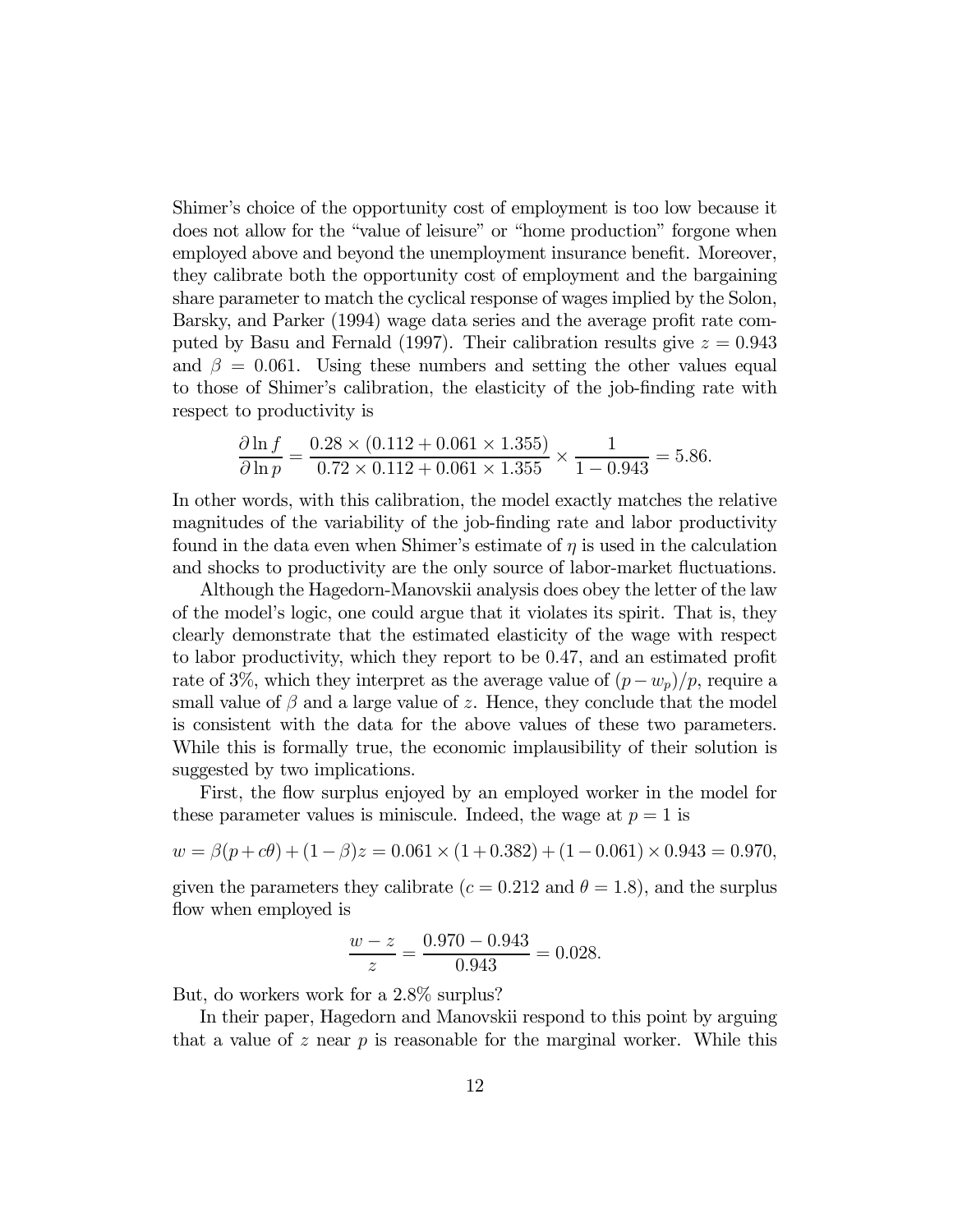argument is correct, it is irrelevant in the context of this model, because job creation depends on the average value of z, not its value for the marginal worker.

To see this point more clearly, notice that, given heterogeneity in z, the value of unemployment for the marginal worker is equal to the value of nonparticipation. Thus the value of z for the marginal participant, denoted by  $\underline{z}$ , solves  $z = rU$  where U represents the marginal worker's value of unemployed search. Because

$$
rU(z) = z + f(\theta)(W(z) - U(z))
$$
  
\n
$$
rW(z) = w(z) - s(W(z) - U(z))
$$

hold as steady-state approximations,

$$
0 = r\underline{U} - \underline{z} = f(\theta)(\underline{W} - \underline{U}),
$$

so  $\underline{U} = \underline{W}$  and  $\underline{z} = r\underline{U} = r\underline{W} = \underline{w}$ . This in turn implies that the surplus from the relationship is  $\underline{V} = \frac{W-U}{1-\beta} = 0$ , which in turn necessitates that  $p = \underline{w} = \underline{z}$ . So not only is the marginal worker's value of leisure close to  $p$ , it is exactly equal to it.<sup>3</sup>

However, the incentive to create a job depends on the average value of z, not its marginal value. Indeed, as the value of a match with a worker of type z is

$$
J(z) = \frac{p - w(z)}{r + s},
$$

but the workerís type is not known when the employer posts the job, the free-entry condition is

$$
\frac{cf(\theta)}{\theta} = E\left[J(z)|z \le p\right] = \frac{p - E\left[w(z)|z \le p\right]}{r + s} = \frac{(1 - \beta)\left(p - E\left[z|z \le p\right]\right) - \beta c\theta}{r + s},
$$

where the last equality can be derived from the wage equation as before. In sum, it is the average opportunity cost of unemployed participants that matters in the determination of market tightness.

A second problem with a high value of opportunity cost of employment is that the model predicts an implausibly large response to changes in economic policy variables, as noted by Costain and Reiter (2005). In particular, using

<sup>&</sup>lt;sup>3</sup>Adding search costs could drive a wedge between the value of leisure for the marginal worker and match output p.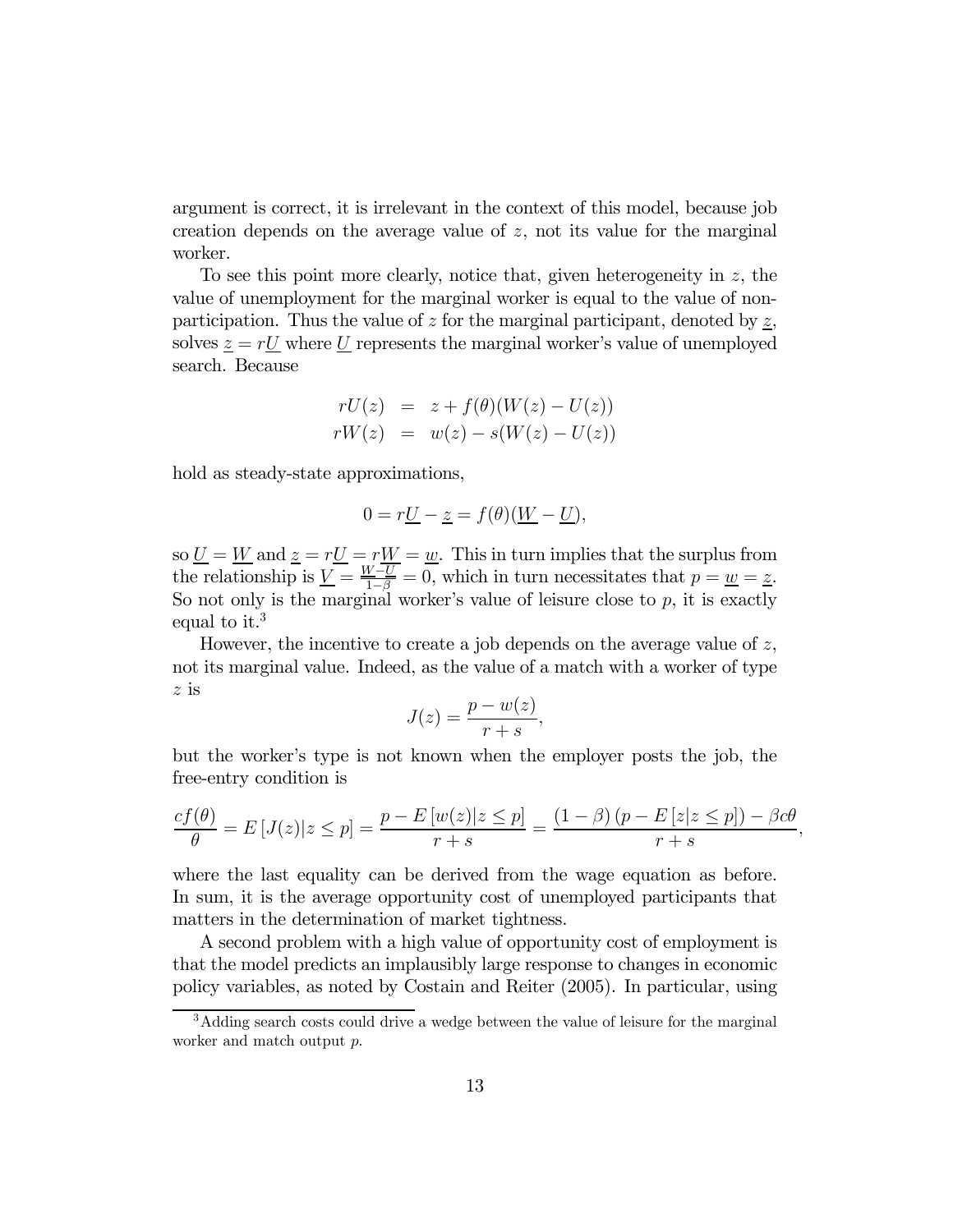the approximation of the free-entry condition in Equation (9) when  $\lambda = 0$  to derive the impact of changes in  $z$ , it is straightforward to show that

$$
\frac{\partial \ln f}{\partial \ln z} = -\frac{\partial \ln f}{\partial \ln (p-z)} \frac{z}{p-z} = -\frac{\partial \ln f}{\partial \ln p} \frac{z}{p}.
$$

Thus if  $z$  is close to  $p$ , the large response of the job-finding rate to changes in labor productivity also implies a large response of the job-finding rate (and consequently of unemployment) to changes in z. Assuming that half of  $z$ represents unemployment benefits, a 1% increase in unemployment benefits implies a  $0.5\%$  increase in z, which, using Hagedorn and Manovskii's numbers, results in a 2.76% decrease in the job-finding rate and a corresponding 2.57% increase in unemployment. This is a very large policy response that has no counterpart in any of the empirical studies of the response of unemployment to changes in the generosity of the unemployment insurance program reviewed by Costain and Reiter (2005).

#### 3.3 Turnover Costs

One potentially important factor that Shimer's analysis abstracts from is turnover costs. As has been pointed out by several authors (see Braun (2005), Nagypál  $(2005)$ , Silva and Toledo  $(2005)$ , and Yashiv  $(2005)$ ), the presence of fixed turnover costs makes firmsí net payoff (after paying the fixed cost) more responsive to variation in the level of their gross payoff. In other words, allowing for hiring and firing costs increases the opportunity cost of the match without resorting to very high values of opportunity cost of employment for the worker.

For the sake of illustration, suppose that the cost of hiring and training a new worker is  $H$  and the termination cost is  $T$ . In this case, the steady-state value of filling a job solves

$$
rJ = p - w - s(J + T)
$$

and the free-entry condition is

$$
\frac{c\theta}{f(\theta)} = J - H = \frac{p - w - sT}{r + s} - H = \frac{p - w - sT - (r + s)H}{r + s}.
$$

Taking logs and taking derivatives with respect to  $\ln p$  gives

$$
\frac{\partial \ln f(\theta)}{\partial \ln p} = \frac{\eta}{1 - \eta} \times \frac{p - w \frac{d \ln w}{d \ln p}}{p - w - sT - (r + s)H},
$$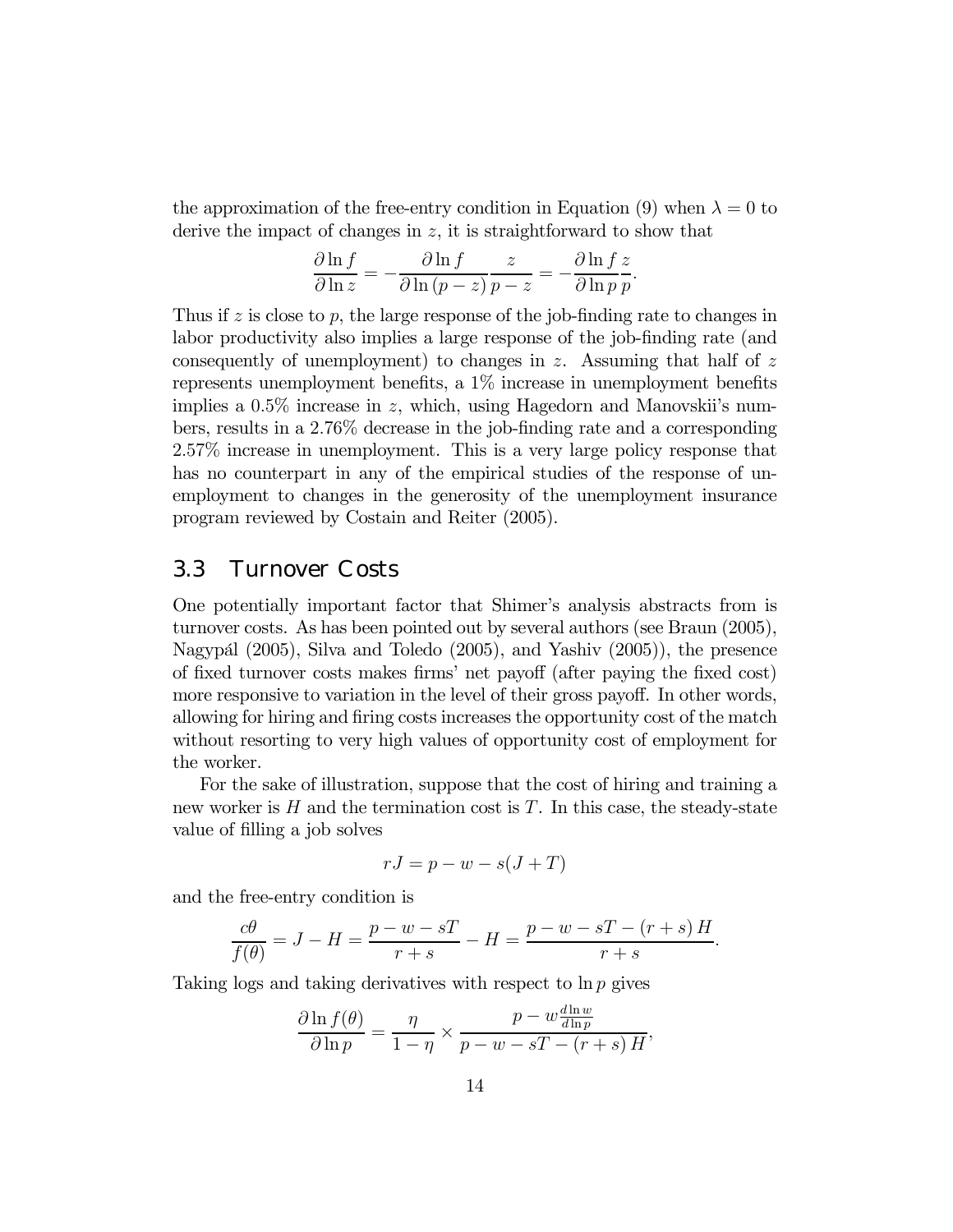so, for a given level and elasticity of wages that determines  $w \frac{d \ln w}{d \ln p}$ , the model explains more of the relative volatility of the job-finding rate if the amortized costs of hiring and firing are high enough. For example, introducing hiring costs equal to two quarters' of flow profits (which is less than a week of wages if the flow profit rate is 3% as observed by Hagedorn and Manovskii) raises the elasticity by a factor of 1.29. Similarly, introducing firing costs equal to two quarters' of flow profits raises the elasticity by a factor of 1.25.

For this mechanism to work, however, it is important that these turnover costs are indeed fixed as the underlying driving force varies and depend neither on labor productivity nor on the level of wages in the economy. Whether this is indeed the case is an empirical question that deserves further attention.

It is worthwhile to mention that because of their dependence on the level of labor productivity, capital costs cannot be introduced as a fixed cost in the model. Doing so does increase the amount of amplification predicted by the model for the same reasons that fixed turnover costs do, but the assumption of fixed capital costs cannot be maintained given a standard neoclassical production function.4

### 4 Alternative Wage-Setting Mechanisms

The ingredient of the standard model that has been put to the most scrutiny in works following Shimer (2005a) has been the wage-setting mechanism. Several authors have argued that the model can match the empirically observed volatility of labor-market variables if the mechanism generates a less procyclical wage than implied by the model as usually formulated. However, a rigid wage is not enough, its level must also be high. Only when the wage is large and not too procyclical does the per-period profit that motivates job creation,  $p - w$ , respond strongly to changes in p. To understand this point, note that when  $\beta = 0$  in the standard model the wage is rigid and equal to z from Equation (7). Hence, given the values assigned by Shimer for the other parameters, the elasticity of the job-finding rate with respect to productivity would still only be

$$
\frac{\partial \ln f(\theta)}{\partial \ln p} = \frac{\eta}{1 - \eta} \times \frac{p}{p - z} = \frac{0.28}{0.72} \times \frac{1}{0.6} = 0.648.
$$

<sup>&</sup>lt;sup>4</sup>The presence of fixed capital costs goes some way towards explaining why Fujita and Ramey (2005) get a lot more amplification in their version of the standard model than Shimer (2005a).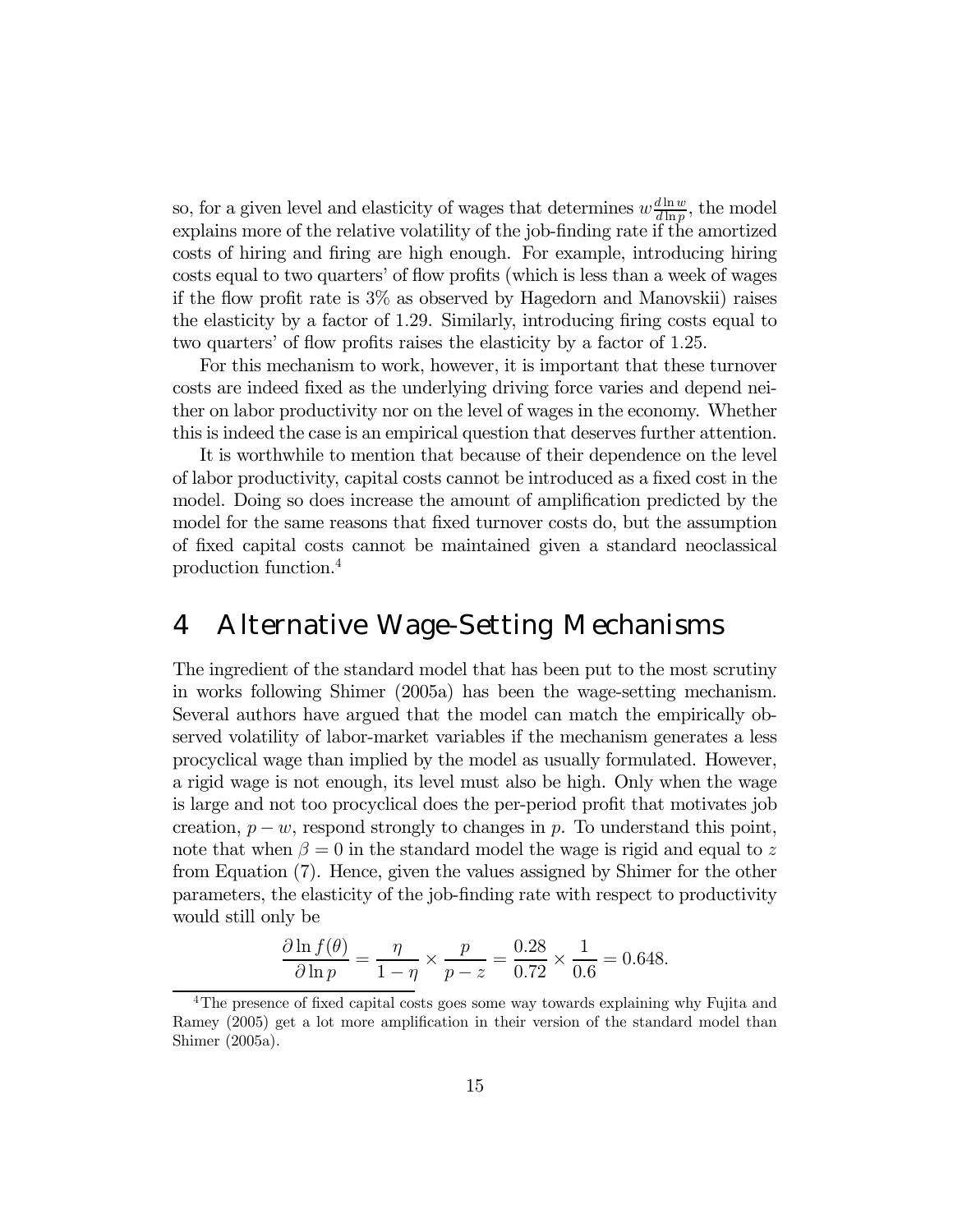#### 4.1 Rational Wage Rigidity

Of course, if the wage level is high enough, then a rigid wage can easily account for the observed volatility. For example, suppose that the wage  $w$  is rigid as in Hall (2005a). In this case, the free-entry condition

$$
\frac{c\theta}{f(\theta)} = J = \frac{p-w}{r+s}
$$

holds as a steady-state approximation. Setting the rigid wage equal to the Nash solution at the median productivity,  $w = \beta(p + c\theta) + (1 - \beta)z = 0.986$ , as in Hall's analysis, Shimer's parameter values imply

$$
\frac{\partial \ln f(\theta)}{\partial \ln p} = \frac{\eta}{1 - \eta} \times \frac{p}{p - w} = \frac{0.28}{1 - 0.28} \times \frac{1}{1 - 0.986} = 27.8.
$$

This number is almost five times that needed to explain the observed response in the job-finding rate to productivity.

The rigid wage assumption is difficult to swallow, however. Since aggregate shocks are common knowledge, why wouldnít negotiated wages reflect the fact that the worker's outside search option is procyclical as the Nash bargaining solution implies? Hall (2005a) argues, as many others have done in the past, that the solution to a bilateral monopoly problem is simply indeterminate. According to Hall, any solution in the bargaining set should be regarded as a legitimate equilibrium. Furthermore, under these circumstances, it is reasonable to suppose that the wage set in previous bargains with other workers will serve as either a "norm" or a "focal point" for the outcome of any current bargain in every state for which this solution is jointly rational, that is when both  $W_p - U_p \geq 0$  and  $J_p \geq 0$  hold.<sup>5</sup> He then proceeds to show that the shocks to aggregate productivity required to explain the volatility of unemployment are so small that this condition is always satisfied in simulations.

There are two problems with Hall's argument. First, to maintain that the rigid wage is jointly rational, only small aggregate shocks affect the employment relationship of workers and firms in the economy. This assumption is greatly at odds with the extent of gross flows in the labor market that

 $5\text{Wage}$  norms have not been the only way to rationalize the existence of a rigid wage. Kennan (2005), Menzio (2005), and Moen and Rosen (2005) all develop contracting models with asymmetric information that deliver a rigid wage as an equilibrium outcome.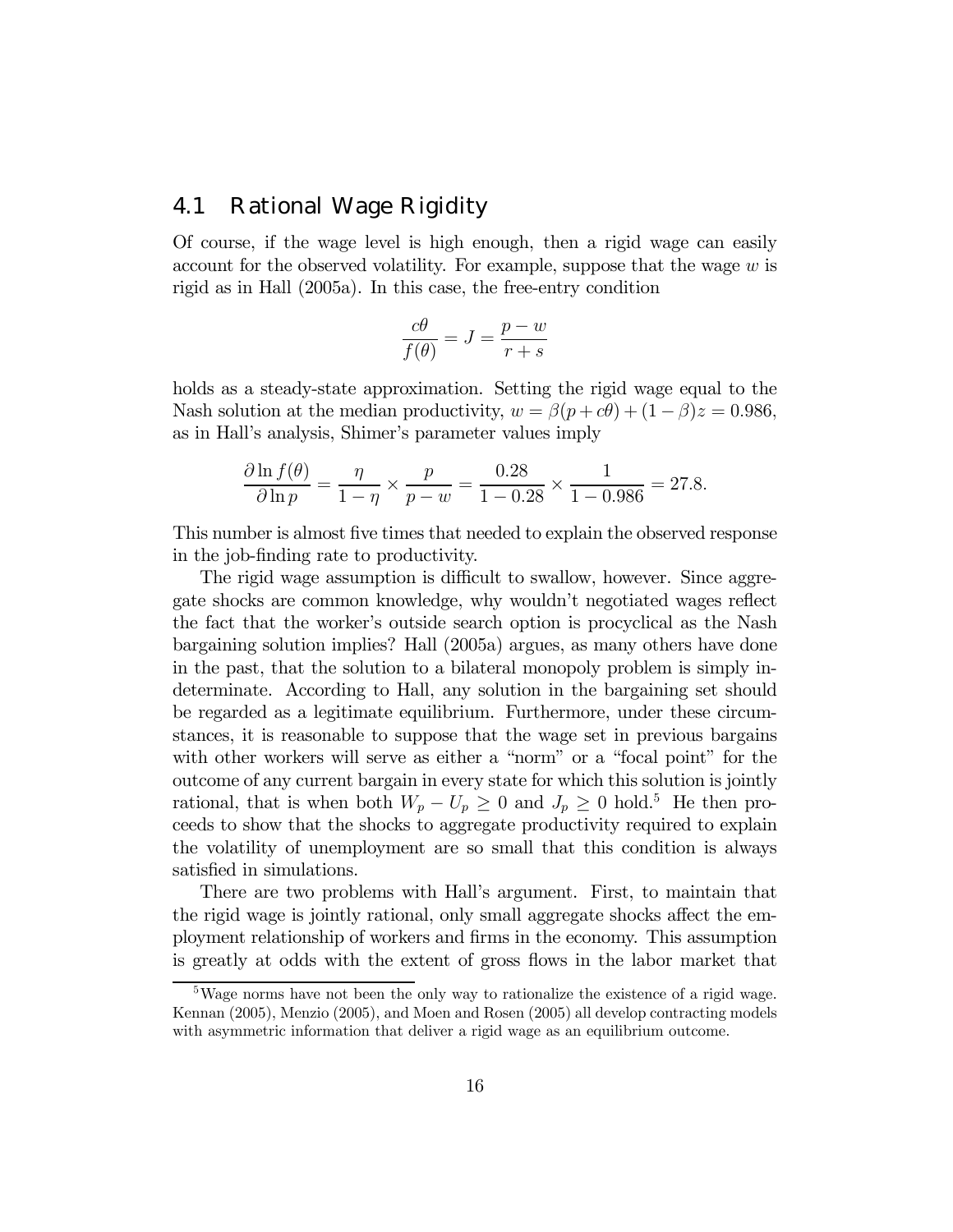reflect the importance of idiosyncratic variability. Second, the limited empirical evidence available does not support the claim that wages of workers in new employment relationships are rigid over the business cycle, in fact, these wages have been found to be more cyclically sensitive than wages of workers in continuing relationships.6

#### 4.2 Infrequent Wage Bargaining

Since the work of Taylor (1980) and Calvo (1983), the idea that nominal prices and wages are revised infrequently has played an important role in macroeconomics. Gertler and Trigari (2005) have shown that this mechanism also has the power to generate substantial labor-market volatility in a matching model. Although we abstract from their assumption that wage negotiations are at the firm level and are staggered, the basic point can be made within our simple framework. That is, all workers in all matches receive the same wage which is revised from time to time to refect new information about aggregate productivity.

By assumption, a new wage bargain is made with all workers, old and new, infrequently for whatever reason.<sup>7</sup> In the Calvo version of the model, wage renegotiation takes place with Poisson frequency  $\alpha$ . Hence, the value of a new match depends on the currently prevailing wage as well as future anticipated wages. Indeed, at the moment a new productivity shock  $p$  is realized, the Bellman equation can be expressed as

$$
rJ_p(w) = p - w - sJ_p(w) + \alpha(J_p - J_p(w)).
$$

where w is the wage inherited from the last renegotiation. Hence,  $J_p(w)$  is the value of the match when worker and employer meet and  $J_p$  is the value after the wage is renegotiated in the future. That is

$$
rJ_p = p - w_p - sJ_p = \frac{p - w_p}{r + s},
$$

where  $w_p$  represents the bargained wage given that common match productivity is p. Equivalently,  $J_p = J_p(w_p)$  is the value of the match after the wage has been adjusted to reflect the value of  $p$ .

 ${}^{6}$ See Vroman (1977), Bils (1985), and Barlevy (2001).

<sup>7</sup>For the Gertler and Trigari story to work, it is imperative that the wages of new employees are negotiated only at the time that all wages of worker in the firm are revised and not when the new worker is hired.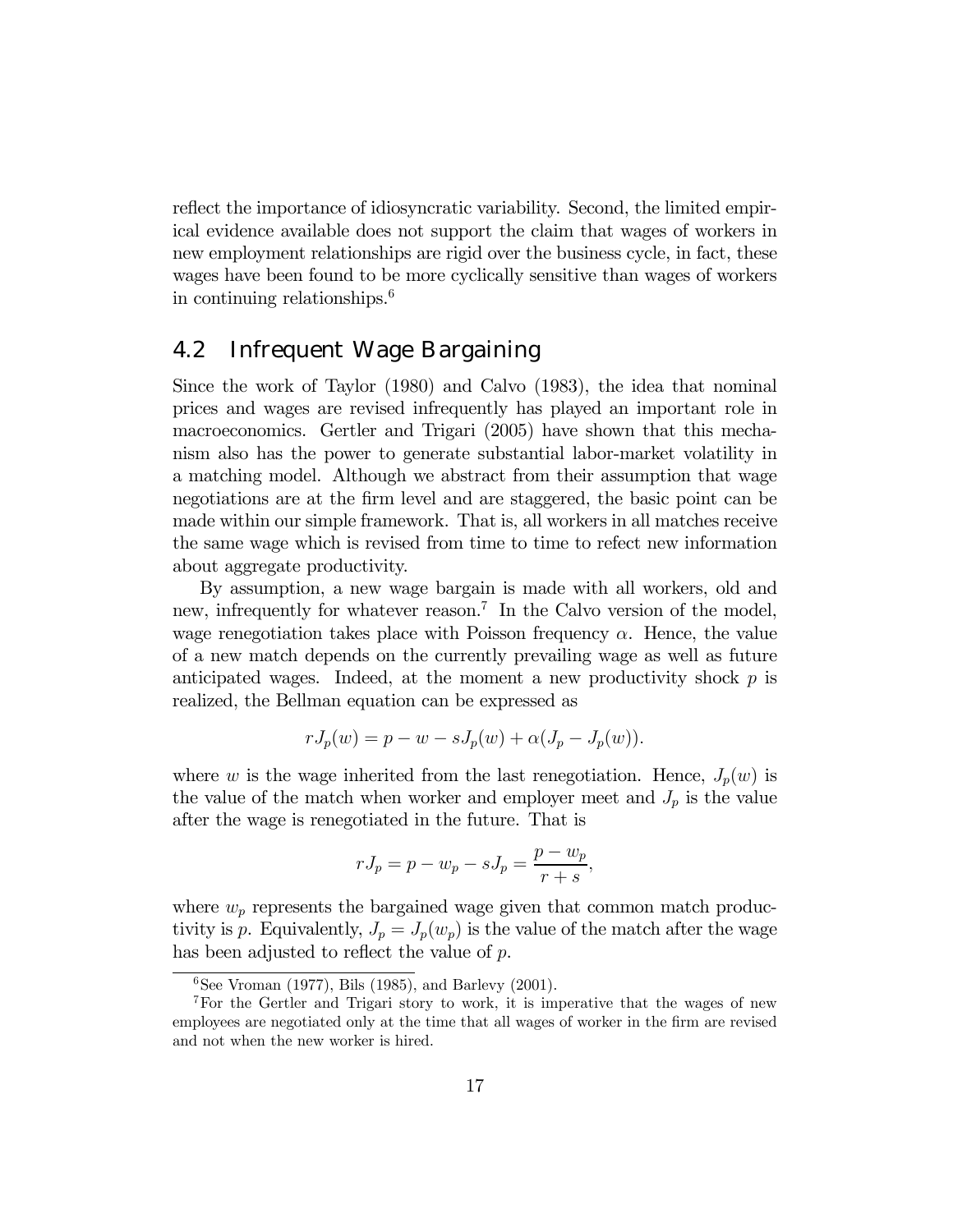When a wage is renegotiated, it reflects prevailing demand conditions as in the original model. Specifically, equation (7)

$$
w_p = z + \beta(p - z) + \beta c \theta_p
$$

holds by virtue of the Nash sharing rule and the free-entry condition at the renegotiation date as in the original model. Therefore,

$$
J_p = \frac{p - w_p}{r + s} = \frac{(1 - \beta)(p - z) - \beta c \theta_p}{r + s}
$$

as before but,

$$
J_p(w) = \frac{p - w + \alpha J_p}{r + s + \alpha} = \frac{p - w}{r + s + \alpha} + \frac{\alpha}{r + s + \alpha} \frac{(1 - \beta)(p - z) - \beta c \theta_p}{r + s}.
$$

Note that this formulation nests the standard model in which wages are continually revised (  $\alpha = \infty$ ) and the rigid wage model ( $\alpha = 0$ ).

Finally, the free-entry condition given the current wage  $w$  is

$$
\frac{c\theta}{f(\theta)} = J_p(w) = \frac{r+s}{r+s+\alpha} \frac{p-w}{r+s} + \frac{\alpha}{r+s+\alpha} \frac{(1-\beta)(p-z) - \beta c\theta_p}{r+s}.
$$

where  $c\theta_p/f(\theta_p) = J_p(w_p) = J_p$  determines market tightness once the wage is renegotiated. Suppose, as Gertler and Trigari do, that wages are renegotiated once every three quarters on average,  $\alpha = 0.33$ . When evaluated at a wage equal to that prevailing in the median productivity state  $w = \beta(p+c) + (1-\beta)p$  $\beta$ ) $z = w_1 = 0.983$  and  $\frac{\partial \ln \theta_p}{\partial \ln p} = \frac{1}{\eta}$  $\partial \ln f(\theta_p)$  $\frac{\ln f(\theta_p)}{\partial \ln p} = 1.716$  from Equation (11) and  $\eta = 0.28$ . Hence,

$$
\frac{\partial \ln f(\theta)}{\partial \ln p} = \frac{\eta p}{1 - \eta} \left( \frac{r + s + \alpha \left(1 - \beta - \beta c \frac{\theta_p}{p} \frac{\partial \ln \theta_p}{\partial \ln p} \right)}{(r + s)(p - w) + \alpha \left[ (1 - \beta)(p - z) - \beta c \theta_p \right]} \right)
$$
  
= 
$$
\frac{0.28}{0.72} \left( \frac{0.112 + .25 \times (1 - 0.72 - 0.72 \times 0.21 \times 1.716)}{0.112(1 - 0.983) + 0.25(0.28(1 - 0.4) - 0.72 \times 0.21)} \right)
$$
  
= 6.05.

Clearly, the initial impact of the productivity shock on the job finding rate is substantially larger than the relative volatility of the job finding rate observed in the data. However, note that in the future when the wage is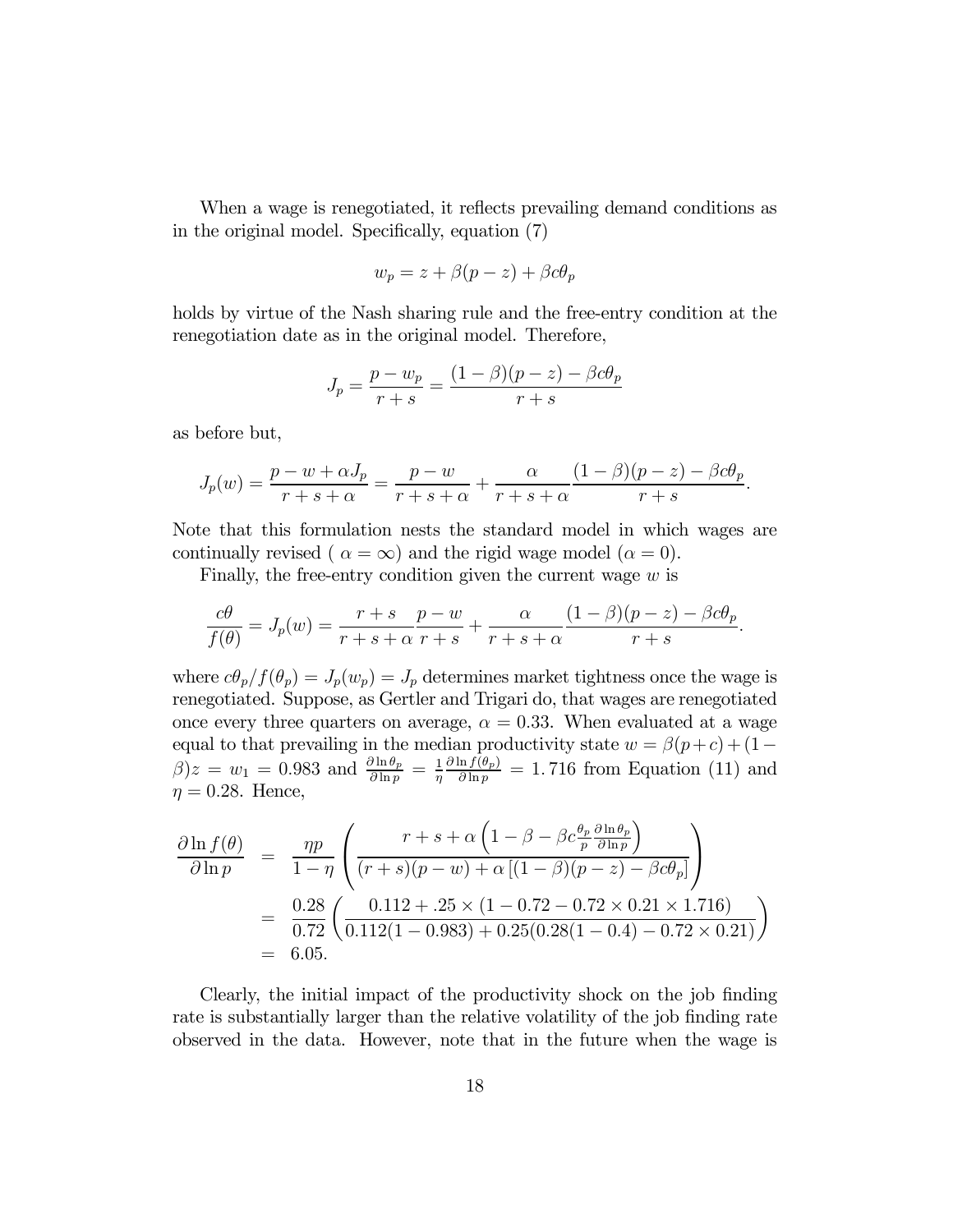actually renegotiated, the wage will jump up from  $w$  to its equilibrium value  $w_p$  in response to a positive productivity shock. The effect is a reduction in market tightness at that point in time to a level below its initial response. That is, the implied response in the job finding rate to productivity shocks is large on impact but then dissipate as wages adjust to the shock with a lag.

#### 4.3 Strategic Wage Bargaining

The Nash bargaining wage-setting mechanism of the standard model is often justified by noting that the wage outcome it implies is equivalent to the outcome of an alternating-offers strategic bargaining game (characterized by Binmore, Rubinstein and Wolinsky (1986)). Hall and Milgrom (2005) note that for this equivalence to hold, one needs to assume not only that the outside option of the worker (the payoff she gets in case negotiations break down) but also the disagreement payoff of the worker (the payoff she gets when agreement is delayed) is equal to the value of search. They take issue with the second assumption and argue that unemployed search is not the relevant payoff from delay during negotiations. When the disagreement payoff is fixed rather than tied to the value search, the wage agreed to is more rigid than that implied by the standard sharing rule.

For the sake of illustration, suppose that the worker receives payoff  $z$ and the employer incurs no cost while bargaining continues and that they renegotiate the division of the match product  $p$  whenever it changes. In this case, the outcome of an alternating-offers game is

$$
w_p = z + \beta (p - z). \tag{15}
$$

As

$$
\frac{c\theta}{f(\theta)} = \frac{p - w_p}{r + s} = (1 - \beta)\frac{p - z}{r + s} \tag{16}
$$

holds in this case, the value of  $z$  required to match the volatility of the job-finding rate, the solution to

$$
\frac{d\ln f(\theta)}{d\ln p} = \frac{\eta}{1-\eta} \times \frac{p}{p-z} = \frac{0.28}{1-0.28} \times \frac{1}{1-z} = 5.9,
$$

is  $z = 0.934$ . In other words, the worker's delay benefit must be over  $93\%$ of median match output. Just like a very high value of leisure, this possibility also seems implausible. This solution does have the attractive feature, though, that it allows one to bring in driving forces other than labor productivity as a plausible source of fluctuations, as we show in Section 5.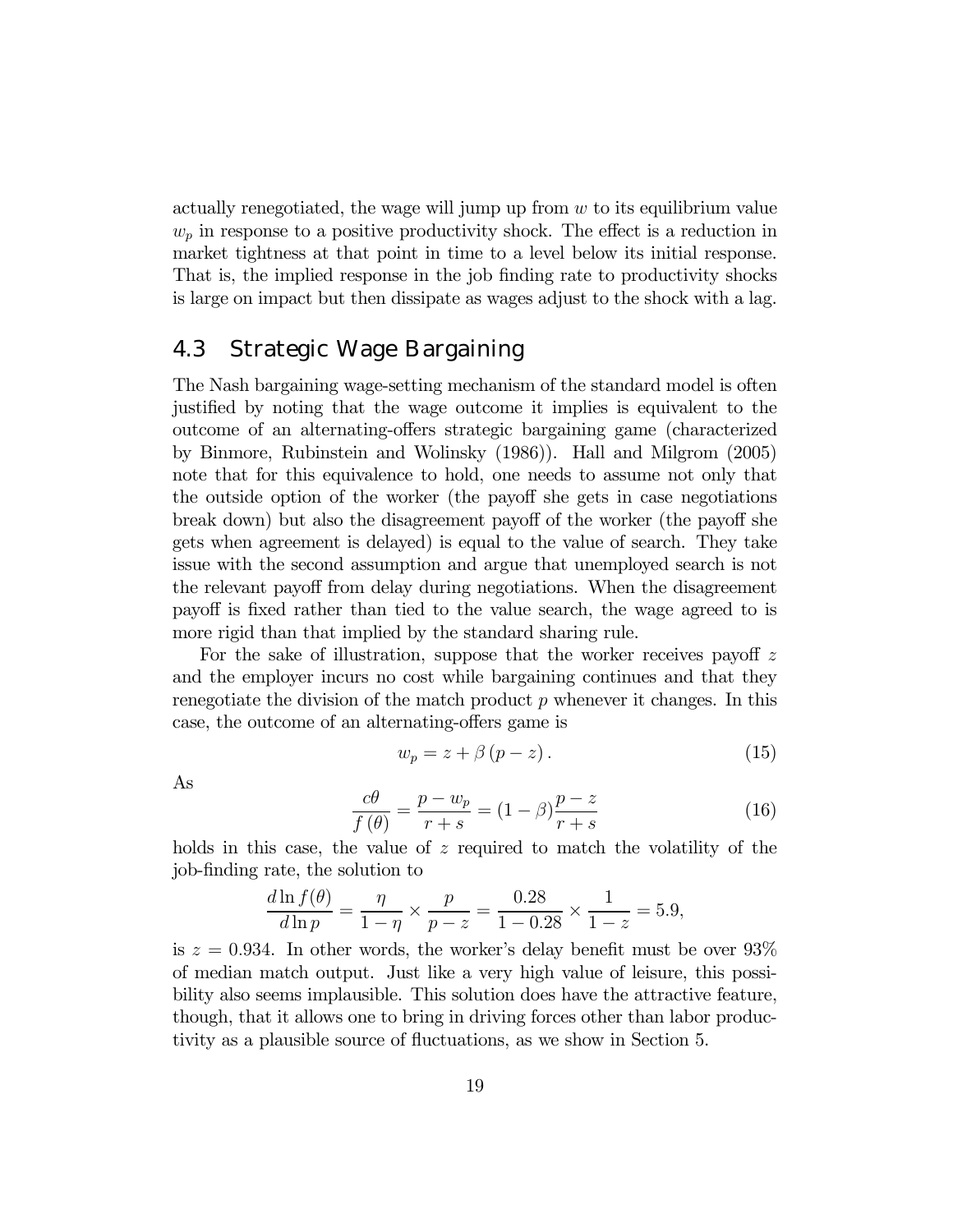### 5 Other Sources of Fluctuations

#### 5.1 Discount Rate

Clearly, one important source of fluctuations missing from the above analysis is variation in the discount rate. Qualitatively, the question is whether variations in the discount rate amplify or dampen the response of labor-market variables, which in turn depends on whether the discount rate is pro- or countercyclical. When Hall (2005b) embeds his version of the matching model in a DSGE framework, he finds that increases in the discount rate induced by an increase in productivity dampen labor-market amplification. If the source of variation in the match output,  $p$ , are monetary policy shocks, however, as in Braun (2005), the discount rate moves countercylically, and labor-market responses are amplified by variation in the discount rate. Quantitatively, Yashiv (2005), using observed values of the discount rate in his version of the matching model, finds that variations in the discount rate have a small role at best in explaining the volatility of the job-finding rate. This is because the pure discount rate  $r$  makes up a small fraction of the total rate of "discounting" that firms apply to match profits,  $r + s$ , both in terms of levels and in terms of volatility.

#### 5.2 Job-Destruction Rate

Given that the job-destruction rate makes up the bulk of firms' total discount rate,  $r + s$ , it is natural to consider volatility in the job-destruction rate as a potential driving force. Shimer (2005a) argues that volatility in the job-destruction rate cannot be an important source of fluctuations in a matching model, because it induces a counterfactual positive correlation between vacancies and unemployment and thus does not have a noticeable effect on market tightness or the job-finding rate. He therefore concludes that only labor productivity shocks can be plausible sources of fluctuations in the standard model. His results critically hinge on the fact that any decrease in the job-finding rate following an upward shock to the destruction rate puts a very strong downward pressure on wages. This downward pressure on wages then stimulates vacancy creation through its effect on flow profits, which in turn reverses the decrease in the job-finding rate.

To see this, notice that the wage derived in Equation (7) implies that, at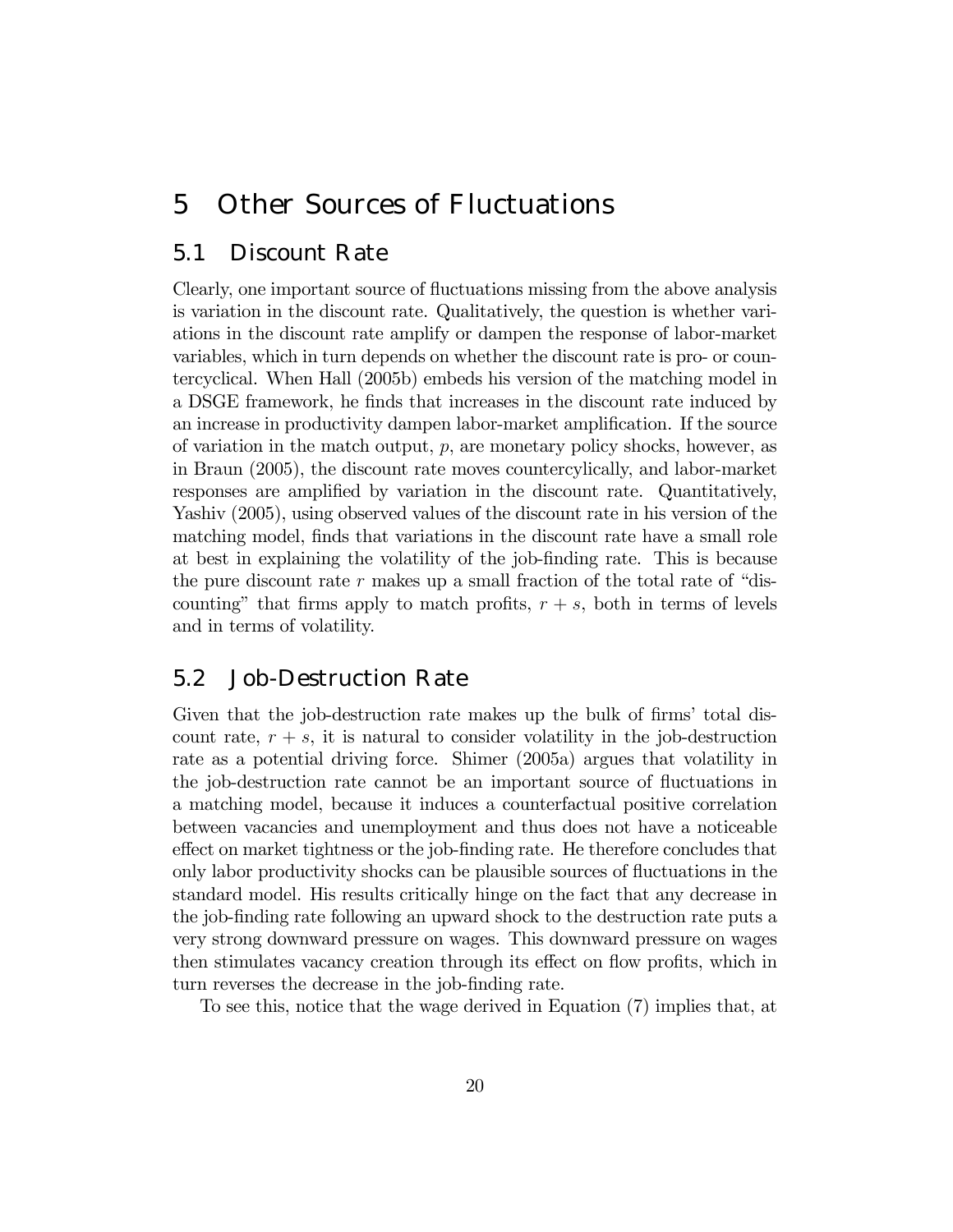Shimer's parameter values,

$$
\frac{\partial \ln (p - w)}{\partial \ln f}\Big|_{p \text{ fixed}} = -\frac{1}{\eta} \frac{\beta c \theta}{(1 - \beta) (p - z) - \beta c \theta} = -\frac{1}{0.28 \, 0.28 \times 0.6 - 0.72 \times 0.213} = -37.4.
$$

Hence, any significant change in the job-finding rate that does not come from changes in p has a huge impact on the flow profit of firms which is not sustained in equilibrium.

As is clear from Table 1, however, changes in the job-destruction rate, s, are present in the data and are negatively correlated with labor productivity. These changes, which are implied by the Mortensen and Pissarides (1994) model with endogenous job destruction, serve as an important source of volatility in unemployment. Moreover, because countercyclical movements in the job-destruction rate imply that the rate at which firms discount match profits falls in a boom and rises in a bust, these shocks tend to also amplify the effects of productivity shocks on vacancy creation and the job-finding rate if the feedback from the job-finding rate to the wage is weak.

To see these points more clearly, consider the simplified version of the Hall-Milgrom strategic wage bargain discussed above, where wages do not directly depend on the job-finding rate, and assume that the model is subject to two shocks: productivity and job-destruction rate shocks. Given the freeentry condition as stated in Equation (16) and the fact that  $\eta$  is the elasticity of the job-finding rate function  $f(\theta)$ ,

$$
\frac{1-\eta}{\eta} \Delta \ln f = a \Delta \ln p - b \Delta \ln s \tag{17}
$$

holds as a linear approximation, where  $\Delta \ln x$  is the difference between  $\ln x$ and its mean in the data and

$$
a = \frac{\partial \ln(p-z)}{\partial \ln p} = \frac{p}{p-z}
$$

$$
b = \frac{\partial \ln(r+s)}{\partial \ln s} = \frac{s}{r+s}
$$

are the indicated partial derivatives. Since Equation (17) implies

$$
E(\Delta \ln f)^2 = \sigma_f^2 = \left(\frac{\eta}{1-\eta}\right)^2 \left(a^2 \sigma_p^2 - 2ab\rho_{sp} \sigma_s \sigma_p + b^2 \sigma_s^2\right),
$$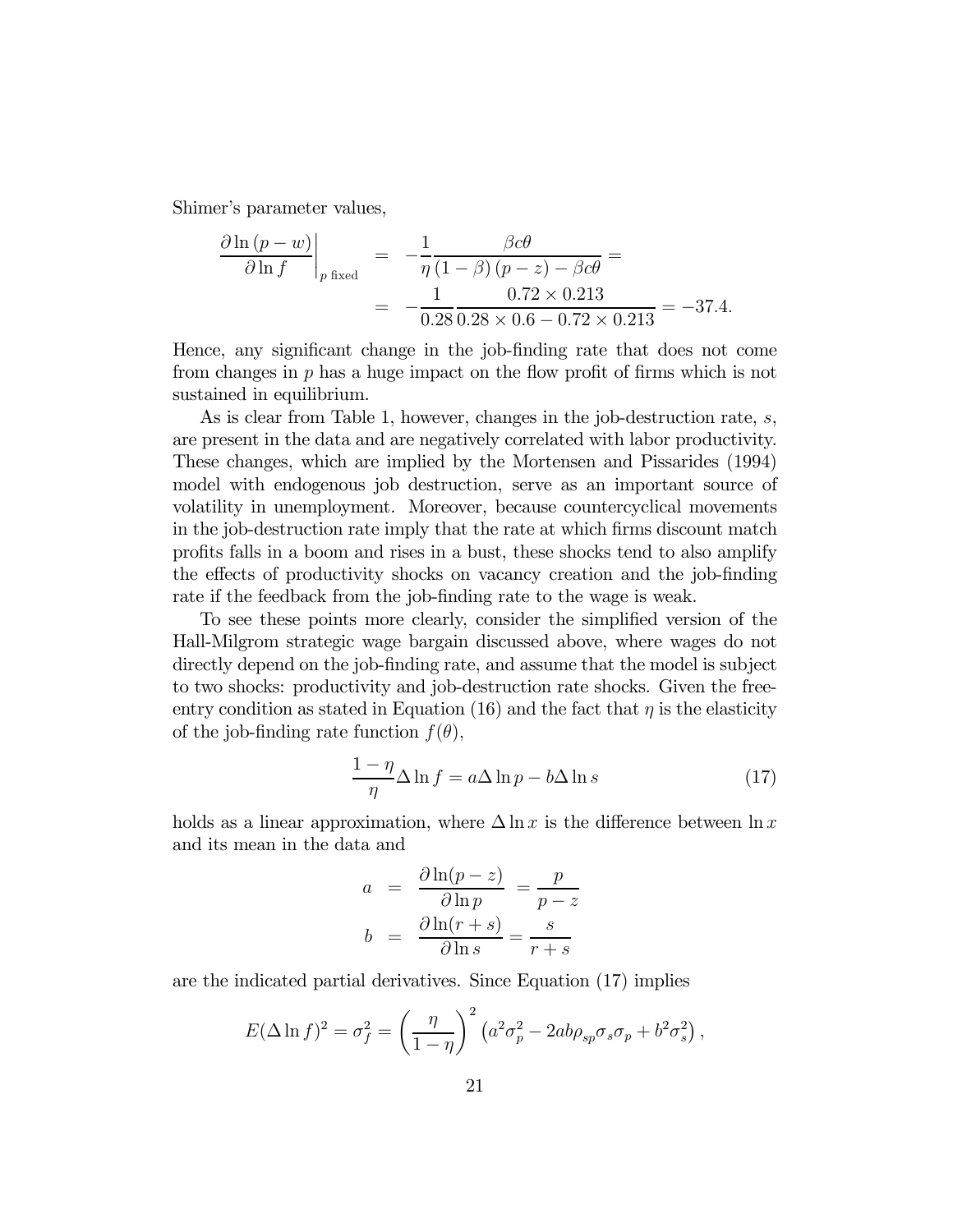it follows that

$$
\frac{\sigma_f}{\sigma_p} = \frac{a\eta}{1-\eta} \left( 1 - \frac{2b}{a} \frac{\rho_{ps}\sigma_s}{\sigma_p} + \left( \frac{b\sigma_s}{a\sigma_p} \right)^2 \right)^{1/2}.
$$

Given Shimer's values of the parameters

$$
\frac{\sigma_f}{\sigma_p} = \frac{1.667 \times .28}{1 - .28} \left( 1 + \frac{2 \times 0.893}{1.667} \cdot \frac{.524 \times .075}{.02} + \left( \frac{0.893 \times .075}{1.667 \times .02} \right)^2 \right)^{1/2} = 1.732
$$
\n(18)

Although the model still fails to account adequately for the observed magnitude of fluctuations in the labor market, taking account of job-destruction shocks roughly triples the model's implied volatility of the job-finding rate relative to that of labor productivity. This result is driven by the fact that countercyclical changes in the job-destruction rate imply that the expected length of a newly formed relationship is significantly shorter in a recession, which discourages firms from creating vacancies. As we'll see in Section 6, the conclusion that a higher job-destruction rate in a recession implies a shorter expected length of employment relationships critically depends on abstracting from another form of termination of employment relationships: job-to-job transitions.

### 6 Search on the Job

Shimer (2005a) and subsequent authors abstract from job-to-job flows. Considering these flows is important for two reasons. First, employed workers represent well over half of those hired in any period. Furthermore, because their fraction among new hires is strongly procyclical (Nagypál  $(2006)$ ), the payoff from meeting an employed worker has an important influence on the incentives to create vacancies. Second, in the presence of job-to-job flows, the rate that firms use to discount match profits is determined by the total separation rate (the sum of the quit and the job-destruction rate) and not the job-destruction rate alone. Since the total separation rate is less volatile than the job-destruction rate, the calculations of Section 5 are altered in the presence of job-to-job flows.<sup>8</sup> In this section, we extend our analysis to

<sup>8</sup>The relative acyclicality of the total separation rate does not justify dismissing changes in the job-destruction rate as irrelevant (as in Hall (2005a)), since, as we mentioned in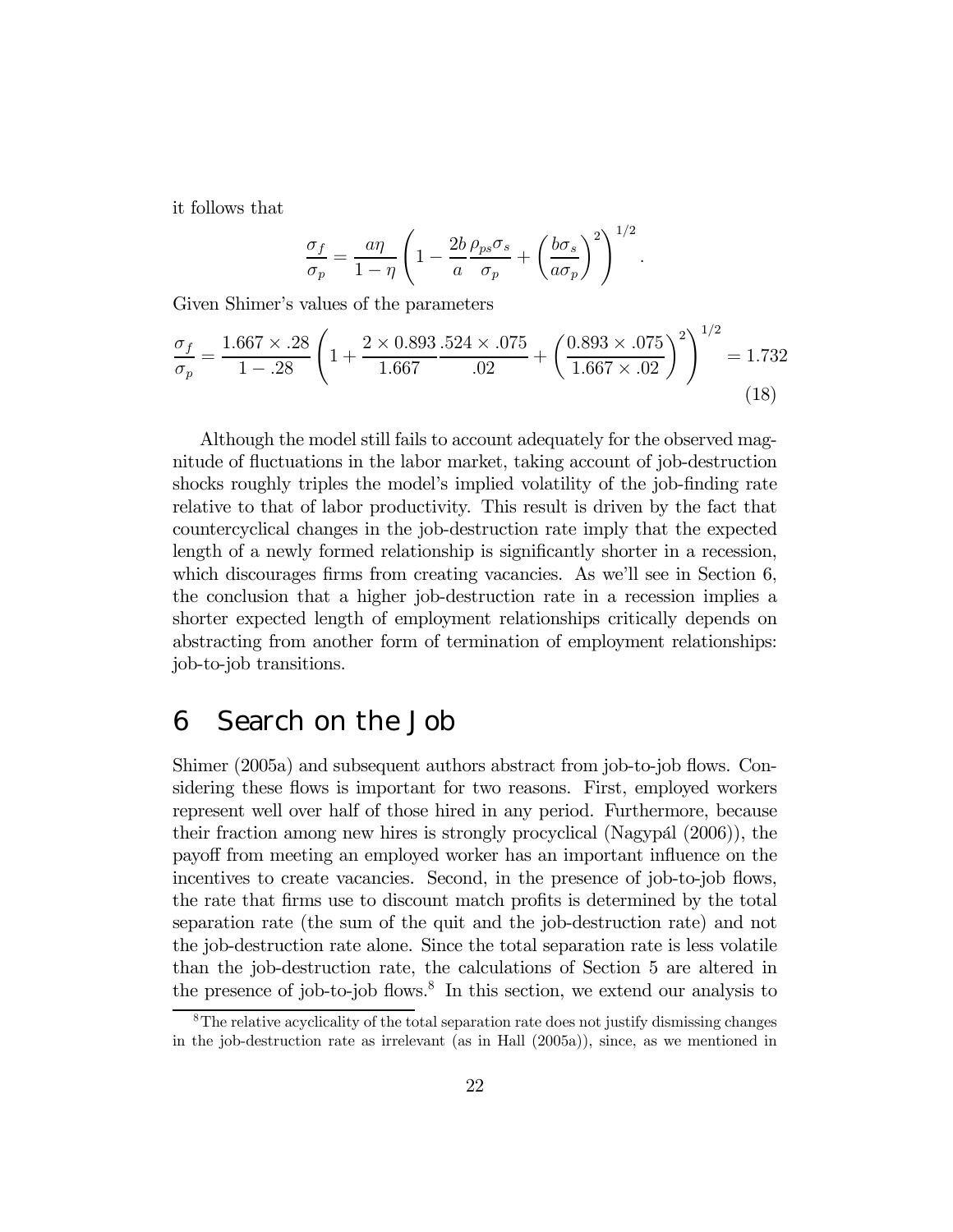include flows of workers from job to job.

#### 6.1 The Model

The standard explanation for job-to-job flows is search on the job motivated by match heterogeneity. These models generally imply that the quit rate is procylical, an effect that offsets that of the countercyclical job-destruction rate on the firm's discount rate. However, the matching technology is also different when workers search on the job. Indeed, if all workers contact jobs at the same rate, which is the benchmark case considered here, then the job-finding rate is a function of vacancies alone rather than the vacancyunemployment ratio. Because vacancies are less volatile than the vacancyunemployment ratio, the implied estimate of the elasticity of the job-finding rate is larger when search on the job is taken into account.

Suppose for simplicity that all jobs pay the same wage but that each job match has an idiosyncratic value to the worker which varies across matches.<sup>9</sup> Specifically, let the flow value of a job to a specific worker equal  $w+x$  where w is the common wage paid in all jobs and  $x$  is a random variable representing an idiosyncratic taste component characterized by the c.d.f.  $F : [x, \overline{x}] \rightarrow$  $[0, 1]$ . By assumption, x is i.i.d. across matches. This form of heterogeneity will induce worker movements from matches with lower to higher values of x.

To illustrate simply the differences between the standard model and this simple perturbation, we assume that workers generate job offers at rates that are independent of employment status. (For a more general analysis, see Nagypál (2005).) Because the measure of searching workers is equal to the labor force in this case, the rate at which workers, employed or not, meet jobs is simply a function of the number of vacancies. Formally, the aggregate meeting rate is

$$
f(v) = m(1, v),\tag{19}
$$

and the vacancy filling rate is  $f(v)/v$ . Furthermore, because the opportunities to search are the same whether employed or not, the reservation value of the idiosyncratic component  $x$  is the one that compensates the worker for any

Section 5, changes in the job-destruction rate account for over a third of the variation in the unemployment rate.

<sup>9</sup>For a specification of an alternating-offers bargaining game with asymmetric information that supports this wage outcome, see Nagypál (2005).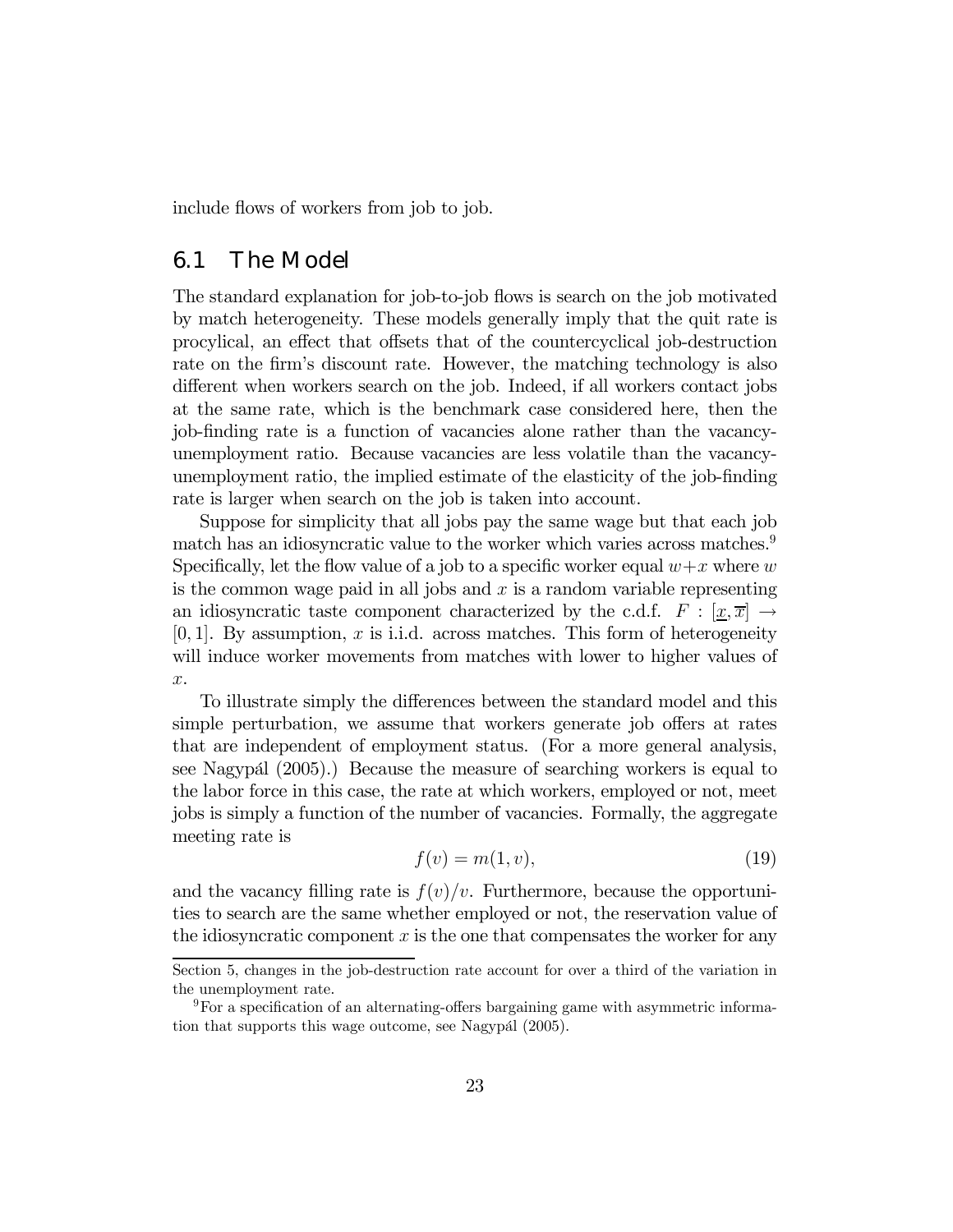forgone income or its equivalent when unemployed. That is, the reservation value, denoted as  $\hat{x}$ , solves

$$
\widehat{x} = \begin{cases}\n z - w & \text{if } z - w > \underline{x} \\
 \underline{x} & \text{if } z - w \le \underline{x}\n\end{cases} .
$$
\n(20)

As is well known, in any model with on-the-job search, the distribution of employed workers over any job characteristic generally differs from the distribution over vacant jobs as a consequence of selection. Specifically, because employed workers only move to jobs with higher values of  $x$ , and workers only accept jobs above the reservation value  $\hat{x}$ , the measure of workers employed in jobs with idiosyncratic component less than or equal to  $x$ , denoted as  $G(x)$ , and the measure of unemployment, represented as u, satisfy the following steady-state conditions that arise from equating flows into and out of the relevant pool of workers:

$$
(s + f(v) (1 - F(x))) G(x) = f(v) (F(x) - F(\hat{x})) u
$$

$$
s(1 - u) = f(v) (1 - F(\hat{x})) u.
$$

Thus

$$
G(x) = \frac{uf(v) (F(x) - F(\hat{x}))}{(s + f(v)(1 - F(x))}
$$
\n(21)

where

$$
u = \frac{s}{s + f(v)(1 - F(\widehat{x}))}.
$$
\n(22)

Bargaining over a match's value is problematic when workers search on the job, particularly if the workerís idiosyncratic component of its value is not observable.<sup>10</sup> One simple alternative is to suppose that commitment is not possible so that bargaining takes place continuously over the division of the net match product. Specifically, we continue to assume that Equation  $(15)$  characterizes the wage given the current value of match product p.

As the worker quits a match with idiosyncratic component x at rate  $f(v)$  $(1 - F(x))$ , the value of a filled job with idiosyncratic component equal to x solves

$$
rJ(x) = p - w - (s + f(v) (1 - F(x))) J(x).
$$

 $10$  For a discussion and analysis of the problem, see Shimer (2005c).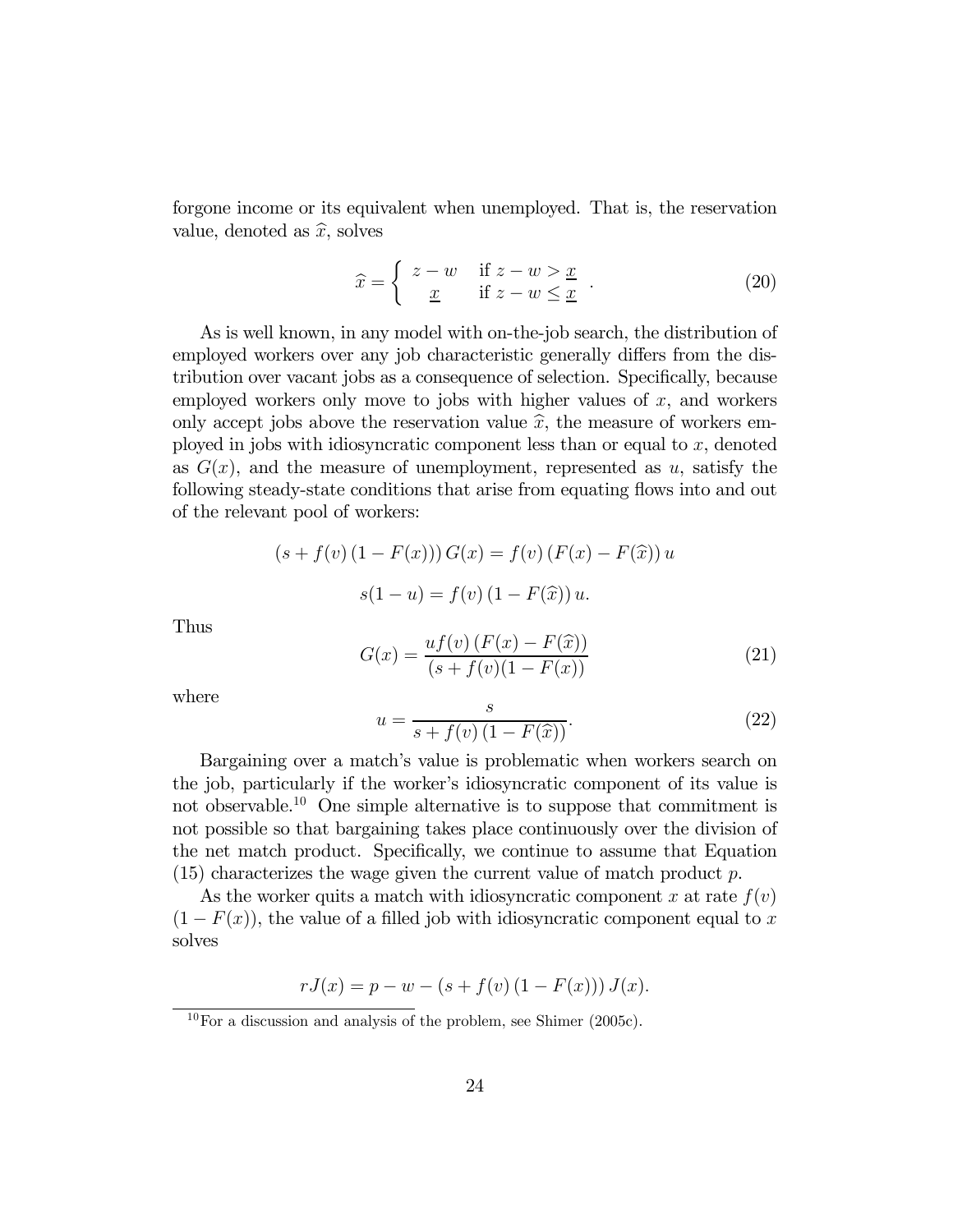Given the wage rule of Equation (15),

$$
J(x) = \frac{(1 - \beta)(p - z)}{r + s + f(v) (1 - F(x))}.
$$

Notice that  $s$  in the employer's discount rate is now replaced with the total separation rate,  $s + f(v) (1 - F(x))$ , which includes the quit rate.

As unemployed workers accept any job with a value of  $x$  above the reservation value and employed workers accept an alternative job when it yields a higher value of x, the probability that a job characterized by  $x$  will be accepted is  $A(x)=0$  if  $x < \hat{x}$  and

$$
A(x) = u + G(x) = \frac{s}{s + f(v)(1 - F(x))}
$$
 if  $x \ge \hat{x}$ ,

where the second equality is obtained after using Equations (21) and (22) to eliminate u and  $G(x)$ . Notice that the acceptance probability is countercyclical, implying that, conditional on meeting a worker, it is harder for a firm to hire a worker in a boom than in a recession.

Free entry equalizes the expected cost and return to job creation. That is, given that firms pay hiring costs of  $H$  when forming an employment relationship,

$$
\frac{cv}{f(v)} = \int_{\hat{x}}^{\bar{x}} A(x) [J(x) - H] dF(x)
$$
\n
$$
= \int_{\hat{x}}^{\bar{x}} \frac{(1 - \beta)(p - z)s - [r + s + f(v)(1 - F(x))] sH}{[r + s + f(v)(1 - F(x))][s + f(v)(1 - F(x))] } dF(x)
$$
\n
$$
= \int_{F(\hat{x})}^{1} \frac{(1 - \beta)(p - z)s - [r + s + f(v)(1 - y)] sH}{[r + s + f(v)(1 - y)][s + f(v)(1 - y)] } dy
$$
\n
$$
= \frac{(1 - \beta)(p - z)s}{rf(v)} \left( \ln \left( \frac{r + s}{s} \right) - \ln \left( \frac{r + s + f(v)(1 - F(\hat{x}))}{s + f(v)(1 - F(\hat{x}))} \right) \right)
$$
\n
$$
- \frac{s}{f(v)} \ln \left( \frac{s + f(v) (1 - F(\hat{x}))}{s} \right) H
$$
\n(8.12)

where the third equality follows by changing the variable of integration to  $y = F(x)$ . Notice that without hiring costs  $(H = 0)$  the expected return to job creation, the right-hand side, is decreasing in the job-finding rate for two reasons: the probability of acceptance declines with  $f$  and the employer's total discount rate increases with  $f$ . As pointed out by Nagypál (2005), both of these effects temper the impact of shocks on the equilibrium number of vacancies.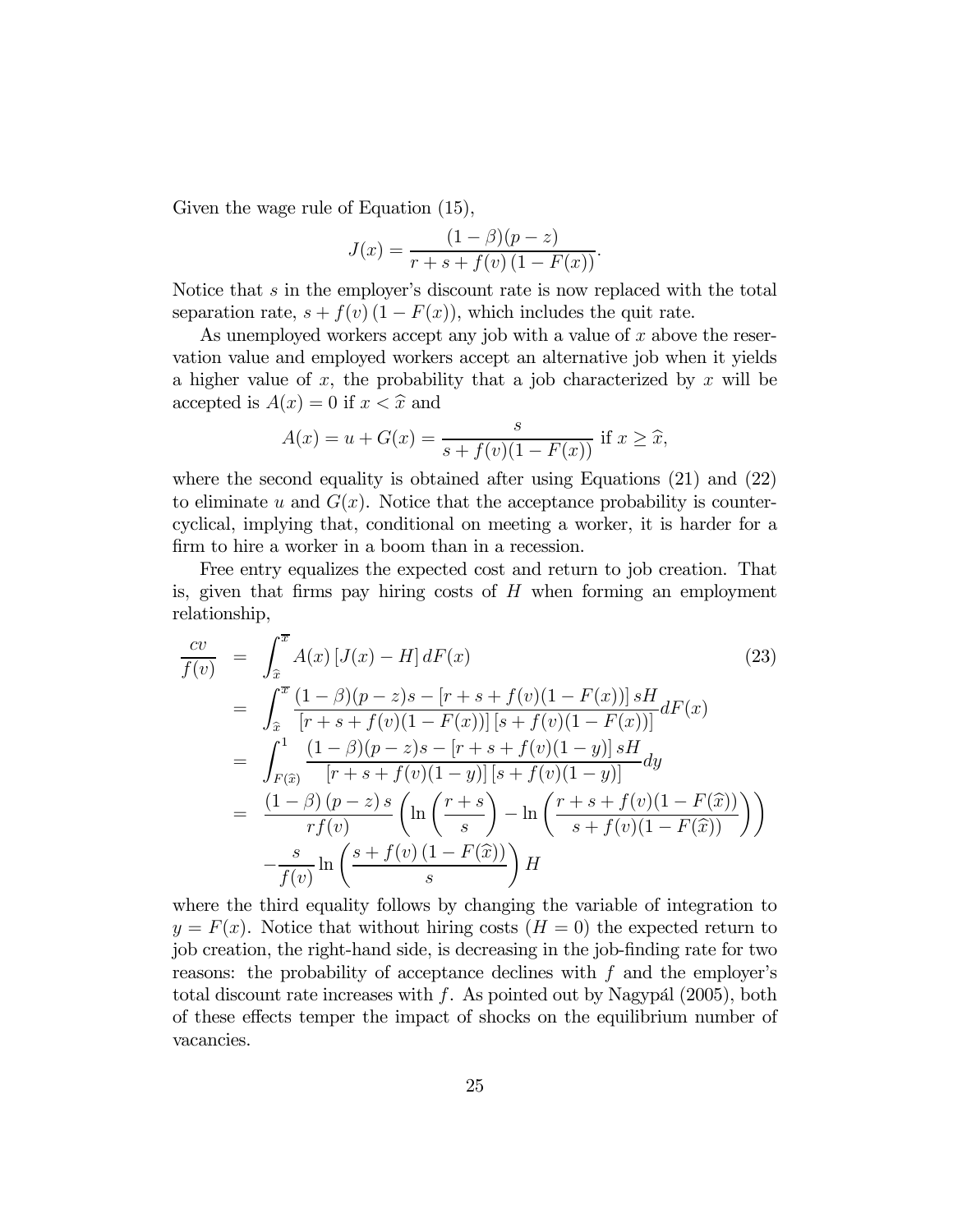### 6.2 Job-Finding Rate Volatility: No Hiring Cost

Market tightness is defined as the ratio of vacancies to searching workers. As employment is procyclical by definition, this ratio is less volatile when employed workers search on the job. In the case in which employed workers contact vacancies at the same rate as unemployed workers, market tightness is simply proportional to vacancies as already noted. Given Shimer's data as reported in Table 1, the elasticity of the job-finding rate with respect to "market tightness" as measured by vacancies is

$$
\eta = \frac{\rho_{fv}\sigma_f}{\sigma_v} = \frac{0.897 \times 0.118}{0.202} = 0.524,
$$

rather than Shimer's value of  $0.28$ <sup>11</sup>

Because the interest rate  $r$  is small relative to both the estimates of the destruction rate s and the job-finding rate  $f$ , the right-hand side of the freeentry condition  $(23)$  can be approximated by its limit as r tends to zero. By L'Hôpital's rule

$$
\frac{s}{f} \lim_{r \to 0} \left( \frac{\ln \left( \frac{r+s}{s} \right) - \ln \left( \frac{r+s+f(1-F(\hat{x}))}{s+f(1-F(\hat{x}))} \right)}{r} \right) = \frac{s}{f} \lim_{r \to 0} \left( \frac{\frac{1}{r+s} - \frac{1}{r+s+f(1-F(\hat{x}))}}{1} \right)
$$
\n
$$
= \frac{1 - F(\hat{x})}{s + f(1 - F(\hat{x}))}.
$$

Hence, the approximate free-entry condition when  $\hat{x} = x^{12}$  is

$$
\frac{cv}{f(v)} = \frac{(1-\beta)(p-z)}{s+f(v)}
$$
\n(24)

when there are no hiring costs  $(H = 0)$ .

<sup>&</sup>lt;sup>11</sup>This alternative specification of market tightness implies that the job-finding rate is a function of vacancies rather than the vacancy-to-unemployment ratio. Since the correlations of the job-finding rate with each of the two variables are roughly equal (see Table 1), the evidence does not distinguish between the two hypotheses.

<sup>&</sup>lt;sup>12</sup>This means that unemployed workers accept all matches they encounter. According to Devine and Keifer (1991), this is a reasonable empirical approximation. Moreover, if  $\underline{x}$ is not too low, then this is implied by Equation (20). Notice that if  $\hat{x} = z - w > x$ , then  $\hat{x}$ becomes countercyclical, which raises the response of the job-finding rate,  $f(v)$  (1 –  $F(\hat{x})$ ), to shocks.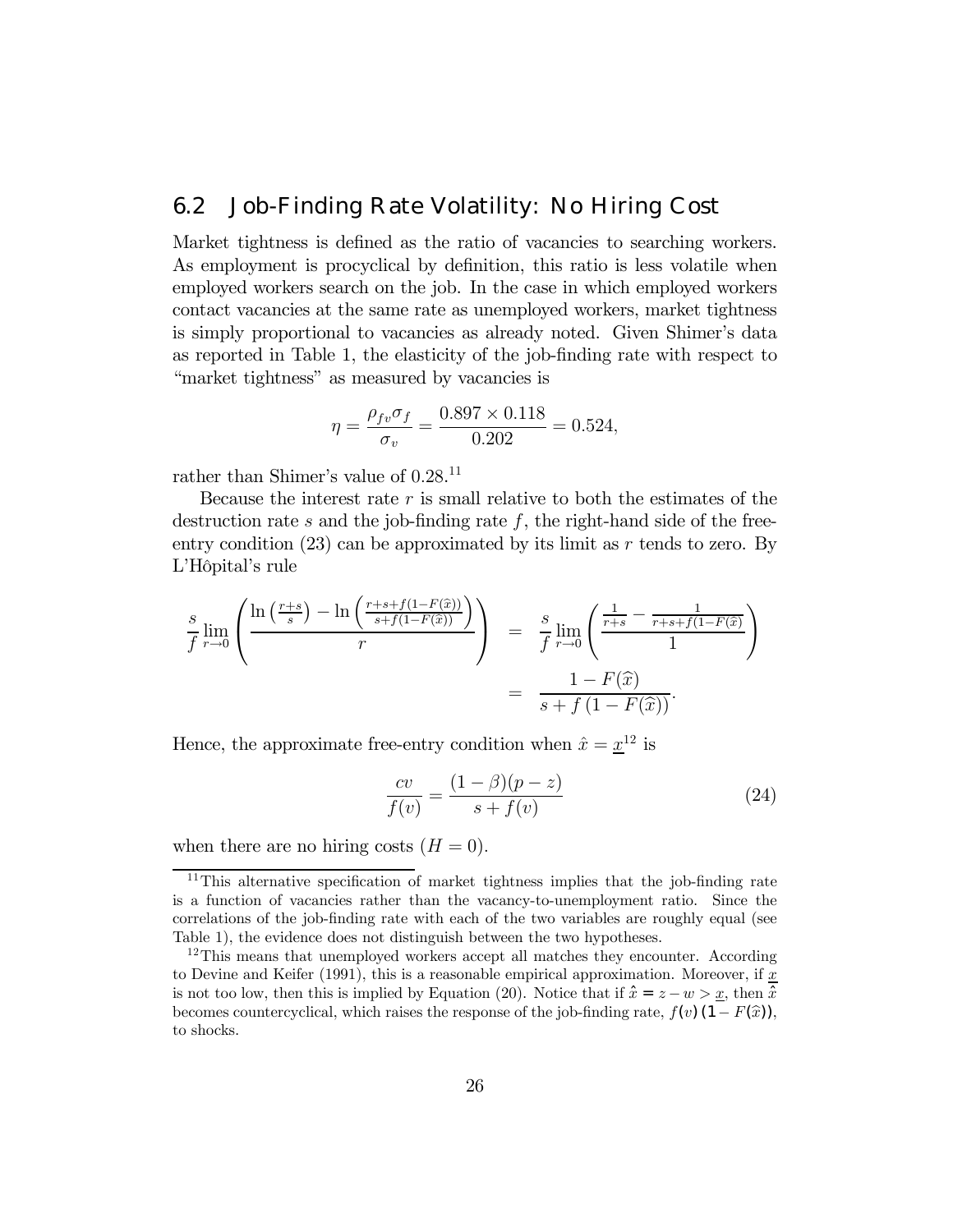Next, we compute the volatility of the job-finding rate under the assumption that vacancies are determined by two random driving forces,  $p$  and  $s$ . As  $\Delta \ln f = \eta \Delta \ln v$  given Equation (19), Equation (24) implies that

$$
\frac{1-\eta}{\eta} \Delta \ln f = \tilde{a} \Delta \ln p - \tilde{b} \Delta \ln s - \tilde{c} \Delta \ln f \tag{25}
$$

holds as a linear approximation, where the coefficients

$$
\tilde{a} = \frac{\partial \ln(p-z)}{\partial \ln p} = \frac{p}{p-z} = \frac{1}{0.6} = 1.667
$$
\n
$$
\tilde{b} = \frac{\partial \ln(s+f)}{\partial \ln s} = \frac{s}{s+f} = \frac{0.1}{1.455} = .0687
$$
\n
$$
\tilde{c} = \frac{\partial \ln(s+f)}{\partial \ln f} = \frac{f}{s+f} = \frac{1.355}{1.455} = 0.931
$$
\n(26)

represent the indicated partial derivatives. Equation (25) then implies

$$
E(\Delta \ln f)^2 = \sigma_f^2 = \left(\frac{\eta}{1 - \eta + \tilde{c}\eta}\right)^2 \left(\tilde{a}^2 \sigma_p^2 - 2\tilde{a}\tilde{b}\rho_{sp}\sigma_s\sigma_p + \tilde{b}^2\sigma_s^2\right),
$$

so the volatility of the job-finding rate relative to that of productivity implied by the model is

$$
\frac{\sigma_f}{\sigma_p} = \frac{\widetilde{a} \times \eta}{1 - \eta + \widetilde{c}\eta} \left( 1 - \frac{2\widetilde{b}}{\widetilde{a}} \frac{\rho_{ps}\sigma_s}{\sigma_p} + \left( \frac{\widetilde{b}\sigma_s}{\widetilde{a}\sigma_p} \right)^2 \right)^{1/2}.
$$

Given our estimated value of  $\eta = 0.524$  and Shimer's values for the other parameters, the implied relative volatility of the job-finding rate is

$$
\frac{\sigma_f}{\sigma_p} = \frac{1.667 \times 0.524}{1 - 0.524 + 0.931 \times 0.524} \left( \begin{array}{c} 1 + \frac{2 \times .0687}{1.667} \frac{0.524 \times .075}{.02} \\ + \left( \frac{.0687 \times .075}{1.667 \times .02} \right)^2 \end{array} \right)^{1/2} = 0.986. (27)
$$

Although the elasticity of the job-finding rate,  $\eta$ , is larger when workers search on the job, movements in the job-finding rate dampen the incentive to create vacancies because the discount rate includes the quit rate. The latter effect induces both a smaller value for the parameter  $b$  and a positive value for the parameter  $\tilde{c}$ . Overall, the impact of the quit rate dominates in the sense that the relative volatility of the job-finding rate is smaller than that obtained in the case of no search on the job (see Equation (18)).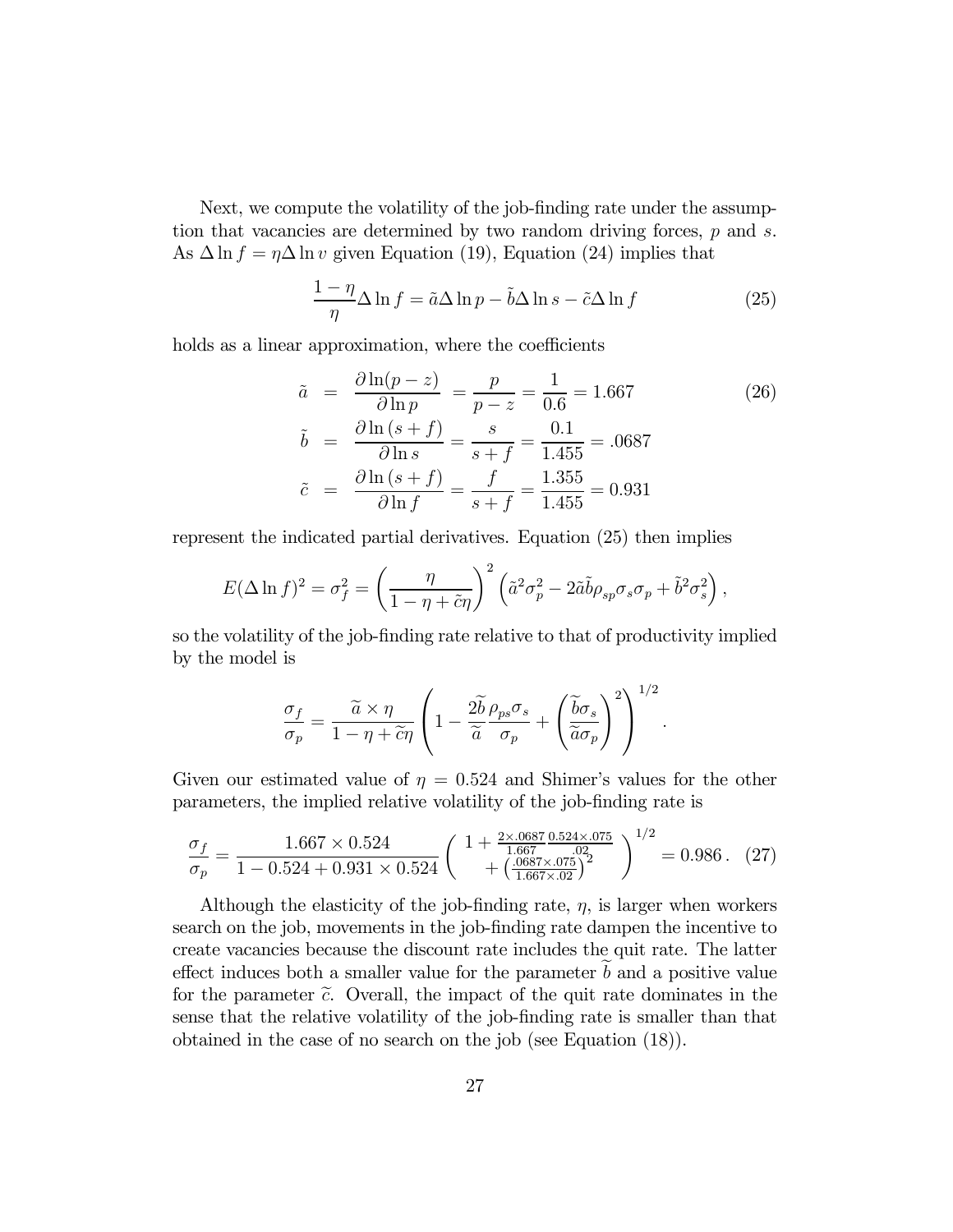### 6.3 Job-Finding Rate Volatility: Positive Hiring Cost

As Nagypál (2005) emphasizes, the reduction in amplification in the presence of on-the-job search is due to the fact that employers reap lower benefits from contacting employed workers than from contacting unemployed workers, because they have lower acceptance rates. A lower benefit from contacting employed workers is always present when a standard model of on-the-job search is embedded into a matching model. Nagypal shows that in this context, there are two channels through which firms can have a higher benefit from contacting employed workers. First, the presence of hiring costs can ensure that the payoff from meeting employed workers is higher because the expected duration of the job created is longer. Second, ex-ante heterogeneity in worker productivity that is correlated with employment status in equilibrium can also give rise to a higher payoff from contacting employed workers. While the exposition of the second channel is beyond the scope of this paper, the first channel can be easily demonstrated in our simple framework.

As demonstrated above, the free-entry condition when  $\hat{x} = \underline{x}$  is approximated by

$$
\frac{cv}{f(v)} = \frac{(1-\beta)(p-z)}{s+f(v)} - \frac{s}{f(v)}\ln\left(\frac{s+f(v)}{s}\right)H
$$
\n
$$
= \frac{(1-\beta)(p-z) - (s+f(v))\frac{s}{f(v)}\ln\left(\frac{s+f(v)}{s}\right)H}{s+f(v)} = \pi(p,s,f)
$$
\n(28)

in the presence of hiring costs. Note that the first term on the right of the first equality is decreasing in the job-finding rate, primarily because the quit rate increases with the job-finding rate, while the absolute value of the second term, the expected cost of hiring per worker contacted, falls with the jobfinding rate, because the fraction of the applicants who are employed rises with  $f$ . Of course, the second effect dominates if the cost of hiring is large enough.

The second equality of Equation (28) illustrates another view of the same facts. As pointed out above, the cost of turnover, the product of the separation rate and the expected cost of hiring, augments the unemployment benefit to determine the overall opportunity cost of employment. Because employed workers quit, this cost is much higher for a given value of  $H$  than in the standard model. As already noted, large values of the opportunity cost of employment imply large responses in vacancy creation to a shock for a given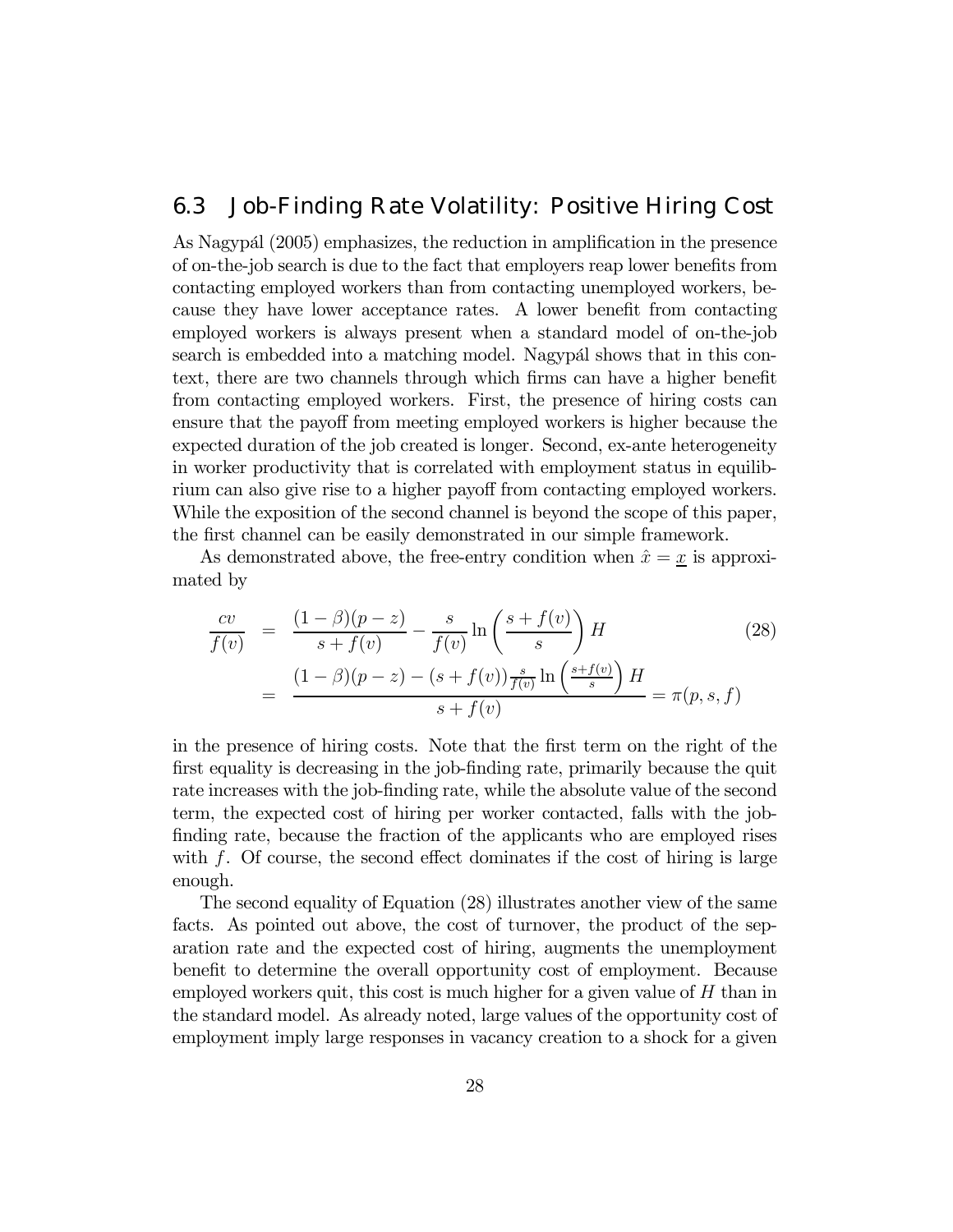value of the job-finding rate. For this reason, relatively small positive values for the hiring cost parameter can imply large response in the job-finding rate even if the net effect of an increase in f reduces the expected present value.

Equation (24) can be linearly approximated by

$$
\frac{1-\eta}{\eta} \Delta \ln f = \hat{a} \Delta \ln p - \hat{b} \Delta \ln s - \hat{c} \Delta \ln f \tag{29}
$$

where

$$
\hat{a} = \frac{\partial \ln \pi}{\partial \ln p} = \frac{(1 - \beta)p}{\pi (s + f(v))}
$$
\n
$$
\hat{b} = -\frac{\partial \ln \pi}{\partial \ln s} = \frac{s}{\pi} \left[ \frac{(1 - \beta)(p - z)}{[s + f(v)]^2} + \left( \frac{1}{f(v)} \ln \left( \frac{s + f(v)}{s} \right) - \frac{1}{s + f(v)} \right) H \right]
$$
\n
$$
\hat{c} = -\frac{\partial \ln \pi}{\partial \ln f} = \frac{f}{\pi} \left[ \frac{(1 - \beta)(p - z)}{[s + f(v)]^2} - \frac{s}{f(v)} \left( \frac{1}{f(v)} \ln \left( \frac{s + f(v)}{s} \right) - \frac{1}{s + f(v)} \right) H \right].
$$
\n(30)

Equation (29), then, implies

$$
E(\Delta \ln f)^2 = \sigma_f^2 = \left(\frac{\eta}{1 - \eta + \hat{c}\eta}\right)^2 \left(\hat{a}^2 \sigma_p^2 - 2\hat{a}\hat{b}\rho_{sp}\sigma_s\sigma_p + \hat{b}^2\sigma_s^2\right),
$$

so the volatility of the job-finding rate relative to that of productivity implied by the model is

$$
\frac{\sigma_f}{\sigma_p} = \frac{\hat{a} \times \eta}{1 - \eta + \hat{c}\eta} \left( 1 - \frac{2\hat{b}\rho_{ps}\sigma_s}{\hat{a}\sigma_p} + \left(\frac{\hat{b}\sigma_s}{\hat{a}\sigma_p}\right)^2 \right)^{1/2}
$$

.

Note that the coefficient  $\hat{a}$  is larger than its corresponding value  $\tilde{a}$  defined by the equations of (26) when H is positive because  $\pi$  is smaller. Furthermore, the ratio  $\hat{b}/\hat{a}$ , which captures the magnitude of the job-destruction shock, is larger than  $b/\tilde{a}$  while the coefficient reflecting the dampening effect of the procyclical quit rate reflected in the ratio  $\hat{c}/\hat{a}$  is smaller than its counterpart  $\tilde{c}/\tilde{a}$  and can be negative if H is large enough. For all of these reasons, positive hiring costs imply more volatility of the job-finding rate.

Moreover, what matters in the determination of the above coefficients is the relative magnitude of the hiring costs compared to flow profits,  $\frac{H}{p-w}$ . Holding this ratio constant, changing the level of wages (by varying  $\beta$ ) has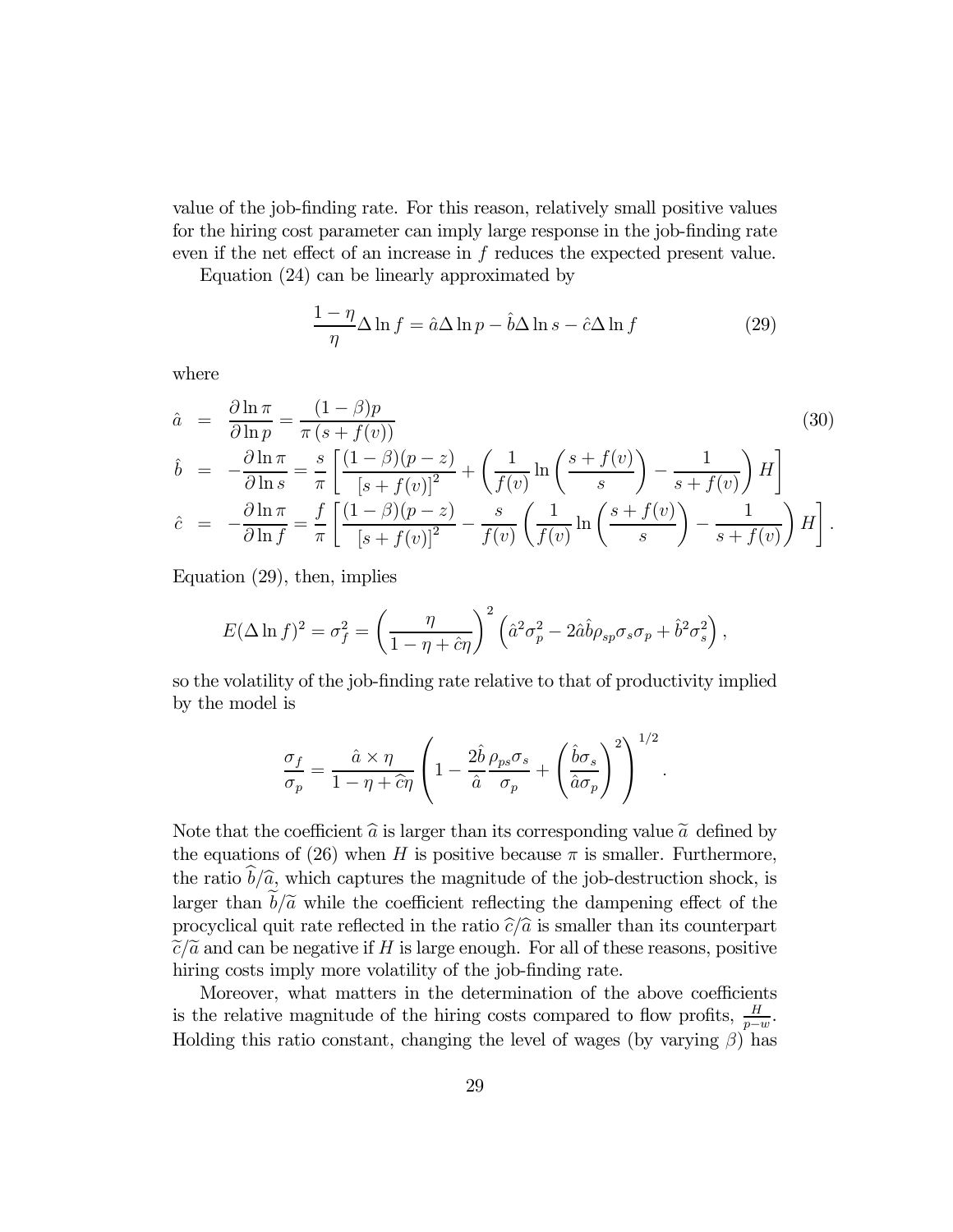no impact on the coefficients, thus on amplification. The reason for this is simple: what the firm cares about is turnover and the length of time it has to recoup the hiring costs in the form of flow profits.

Although there is a consensus that hiring costs are important, there is no authoritative estimate of their magnitude. Still, it is reasonable to assume that in order to recoup hiring costs, the firm needs to employ a worker for at least two to three quarters. When wages are equal to their level in the standard model ( $w = 0.986$ ), hiring costs of this magnitude correspond to less than a week of wages. Given the same values of  $r$ ,  $s$ ,  $\eta$ , and  $z$  that we used to calculate Equation  $(27)$  in Section 6.2, a hiring cost, H, between  $2 \times (p - w)$  and  $3 \times (p - w)$  yields relative volatilities between

$$
\frac{\sigma_f}{\sigma_p} = 3.086
$$
 and 7.168,

respectively. Obviously, these number bracket the observed value of 5.9 reported in Shimer (2005). In sum, the complementarity between employed searchers and vacancies can serve as a strong source of amplification in a matching model, one that matches the data given a conservative estimate of the cost of hiring.

Of course, the effect of hiring costs in these simple calculations depends on the assumption that employed workers receive offers at the same rate as unemployed workers. Nagypál (2005) studies a general version of the above model where offer arrival rates vary across workers due to workers making optimal search-effort decisions. She shows that a hiring cost equaling three quarters of flow profits also succeeds in generating the observed amount of amplification in her extended model.

# 7 The Beveridge Curve

As mentioned above, one of Shimer's (2005a) criticism of job-destruction rate shocks is that they induce positive co-moment in vacancies and unemployment. These movements are inconsistent with the commonly observed negative association between these two variables captured by the Beveridge curve. Figure 1 is useful for the purpose of illustrating and evaluating Shimer's assertion.

Since vacancies are represented on the vertical axis and unemployment is measured along the horizontal axis, the free-entry condition determines a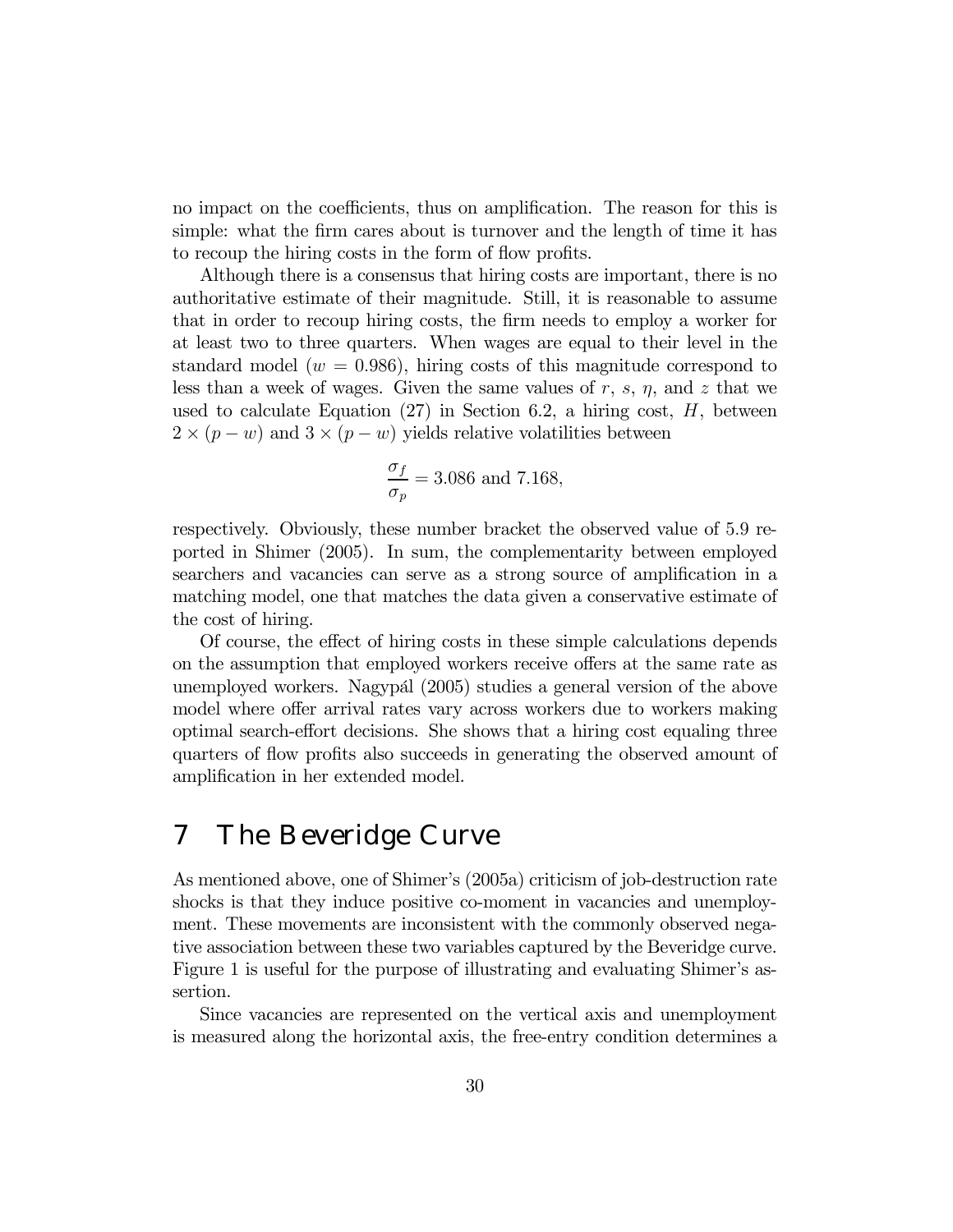ray, the vacancy-unemployment ratio. The two negatively sloped curves are the graphs of the unemployment steady-state condition

$$
u = \frac{s}{s + f(\theta)}\tag{31}
$$

for two different values of s. Since productivity is not an argument of this relationship but  $\theta$  increases with productivity, shocks to p identify the negatively sloped curve of Equation (31) for fixed s.

Consider a shock to s represented in Figure 1 by an increase in s from  $s_0$  to a larger value  $s_1 > s_0$ . This shock has two effects. First, the curve representing the steady-state condition shifts up and to the right along any ray. In Figure 1, let  $B_0C_0$  represent the curve when  $s = s_0$  and  $B_1C_1$  the curve when  $s = s_1$ . Second, the equilibrium vacancy-unemployment ratio falls because the job-destruction rate is a component of the rate at which future profits are discounted. Let the ray  $0A_0$  represent the equilibrium value when  $s = s_0$  and let  $0A_1$  designate the equilibrium when  $s = s_1$ . Thus, a positive job-destruction rate shock induces a movement in the equilibrium  $(v, u)$  pair from  $(v_0, u_0)$  to a point like  $(v_1, u_1)$ .

The diagram in Figure 1 illustrates that a positive shock to the destruction rate can induce positive comovements in vacancies and unemployment, but it does so only if the shift in the curve representing the free-entry condition is small relative to the shift in the steady-state condition. The size of this shift is determined, in turn, by the magnitude of the wage pressure from changes in the job-finding rate, as discussed above. Moreover, when a jobdestruction shock is accompanied by a drop in productivity, the shift in the curve representing free-entry is larger than if a job-destruction shock is considered in isolation.

However, if the feedback from the job-finding rate to the wage is small and/or search by employed workers is extensive, then this implication of the model is reversed. Given the strategic bargaining solution suggested by Hall and Milgrom, the downward shift in the  $OA$  ray is larger than in the standard model because there is less feedback on the wage in response to the initial decrease in the vacancy-unemployment ratio induced by an increase in the job-destruction rate. When employed workers search, the free-entry condition is no longer represented by a ray. Instead, it is an increasing relationship with a flatter slope. Indeed, in the benchmark case considered in which employed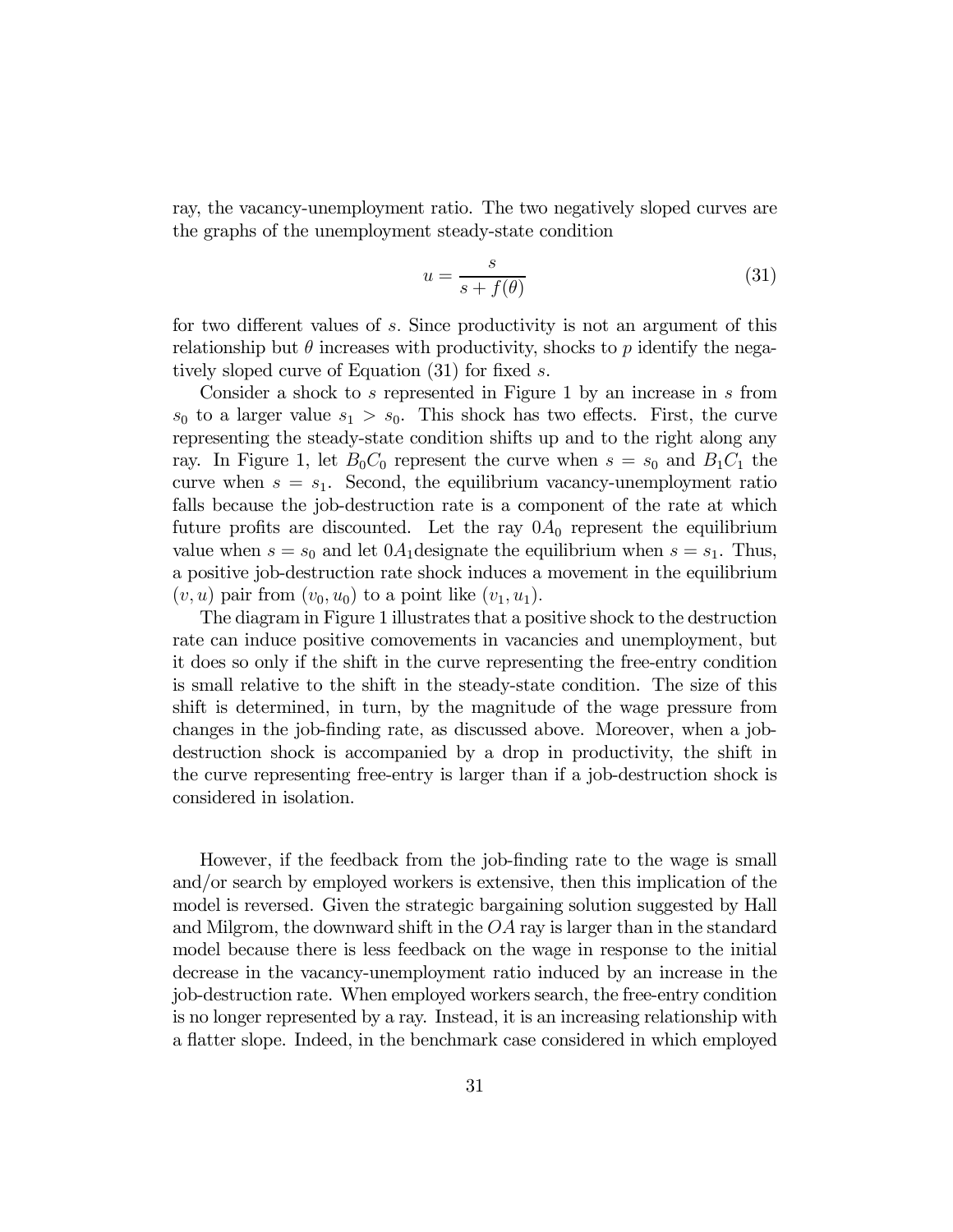

Figure 1: Destruction Shock: Without search on the job

workers search at the same intensity as the unemployed, the job-finding rate depends on the level of vacancies. Since the free-entry condition in this case can be represented as a horizontal line in Figure 1, an increase in the job destruction rate always decreases vacancies and increases unemployment.

To assess quantitatively the consequence of the correlation between vacancies and unemployment implied by the two-shock model and search on the job, notice that

$$
\Delta \ln u = \frac{f}{s+f} (\Delta \ln s - \Delta \ln f) =
$$
\n
$$
= \frac{f}{s+f} \left( \Delta \ln s - \frac{\eta}{1-\eta+\eta \hat{c}} \left( \hat{a} \Delta \ln p - \hat{b} \Delta \ln s \right) \right)
$$
\n
$$
= 1.526 \Delta \ln s - 1.958 \Delta \ln p
$$
\n
$$
\Delta \ln v = \frac{1}{1-\eta+\eta \hat{c}} (\hat{a} \Delta \ln p - \hat{b} \Delta \ln s)
$$
\n
$$
= 4.012 \ln p - 1.219 \ln s
$$
\n(33)

hold as linear approximation where the parameter values for  $\hat{a}, \hat{b}$ , and  $\hat{c}$  are those derived using the equations of  $(30)$  when the hiring cost parameter,  $H$ ,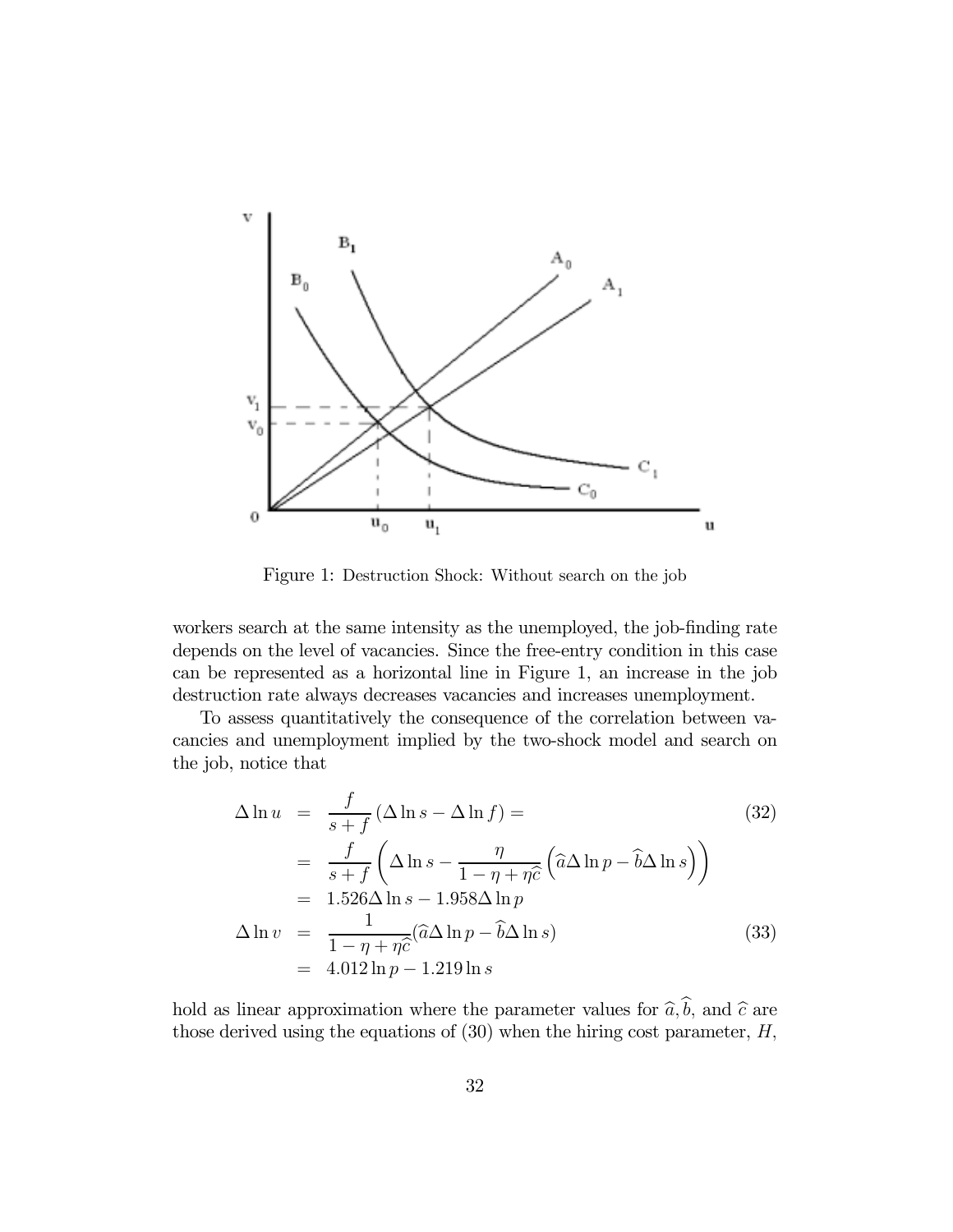is set at the lower value,  $2 \times (p - w)$ . Notice that vacancies and unemployment respond in opposite directions to both productivity and job-destruction shocks. Indeed, the volatility of unemployment and vacancies are and

$$
\begin{array}{rcl}\n\sigma_u & = & 0.1390 \\
\sigma_v & = & 0.1499\n\end{array}
$$

while their correlation is

$$
\rho_{vu} = -0.973.
$$

In short, the model implies greater correlations than observed in the data. Furthermore, the slope of the implied Beveridge curve is  $\rho_{vu}\sigma_v/\sigma_u = -0.973 \times$  $0.1499/0.1390 = -1.0498$ . As in the data, it is virtually a rectangular hyperbola.

## 8 Conclusion

Shimer (2005a) argues that the Mortensen-Pissarides equilibrium search model of unemployment with shocks to productivity explains less than 10% of the volatility in the job-finding rate. Some of the recent papers inspired by his critique are reviewed and commented on here and compared within a unified framework that highlights the importance of parameter choices. Given the wide range of specifications and parametrizations used in the literature, it is important to evaluated the claims of different authors within one framework. Overall, we find that the literature has overemphasized the need to introduce wage rigidity into the model. Indeed, we show that an extended version of the model that accounts for job destruction shocks and job to job worker flows can explain both the volatility of vacancies and and unemployment as well as the quantitative properties of the Beveridge curve inferred from U.S. data.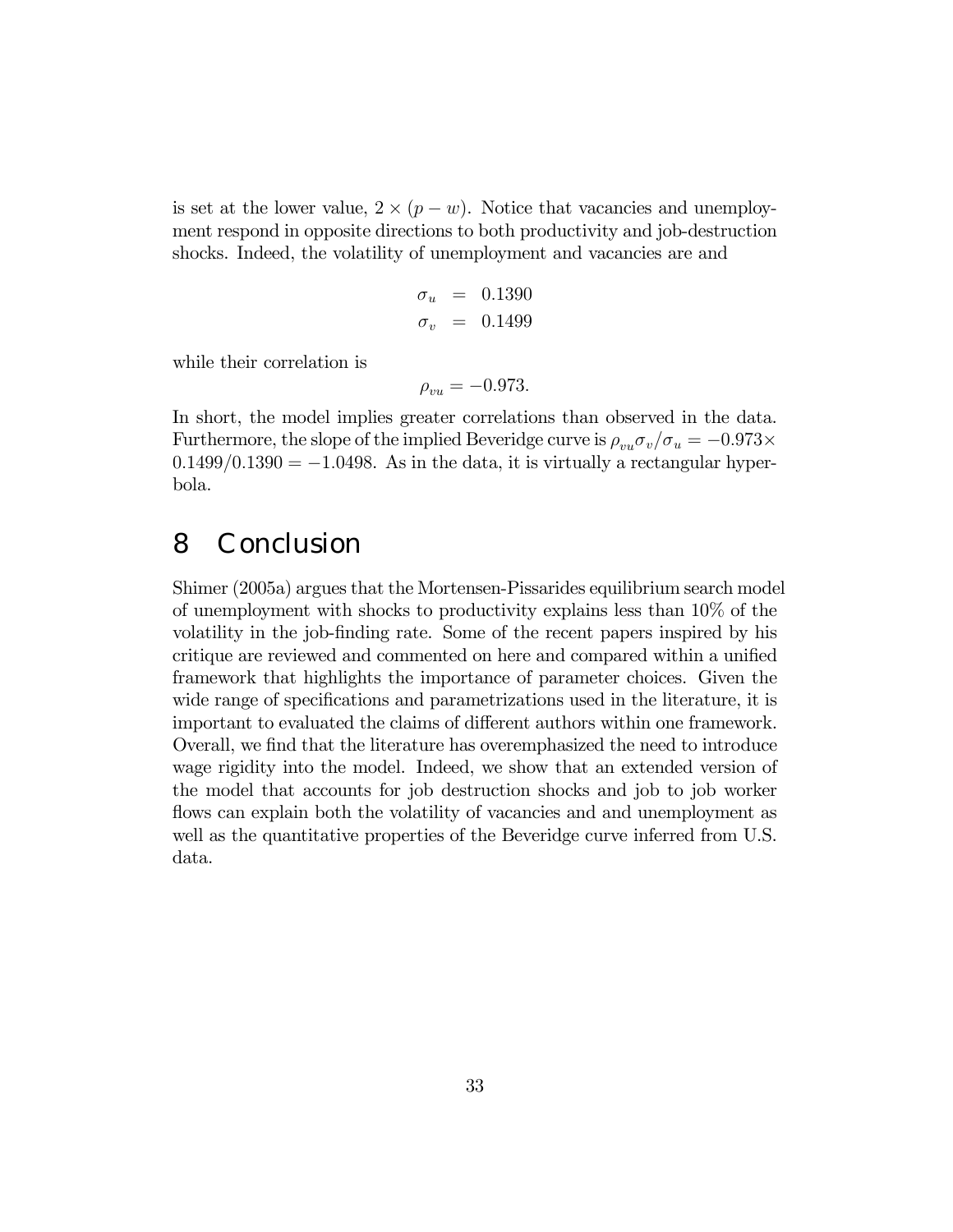# 9 Appendix

#### 9.1 Proof to Proposition 1

By substitution from Equation (5) and (6), Equation (4) implies that an equilibrium surplus value function is a fixed point of the map

$$
(TV)_p = \Gamma^{-1}\left(\frac{p-z+\lambda E_p V_{p^0}}{r+s+\lambda}\right)
$$

from the set of real valued functions of p to itself where  $\Gamma(V)$  is the real valued function defined by

$$
\Gamma(V) \equiv V + \frac{\beta c \theta(V)}{(1 - \beta)(r + s + \lambda)}
$$

and  $\theta(V)$  is the function implicitly defined by the free-entry condition

$$
\frac{c\theta}{f(\theta)} = (1 - \beta)V.
$$

Because  $\theta(V)$  is continuous, increasing, and convex and  $\theta(0) = 0$  under hypothesis (ii),  $\Gamma(V)$  has these same properties.

To prove uniqueness, we show that the mapping  $T$  satisfies Blackwell's sufficient conditions for a contraction. Since  $\Gamma^{-1}(\cdot)$  is increasing and  $E_p(V_{p^0}+k) \ge$  $E_p(V_{p^0})$  for all  $k \geq 0$ , T is increasing. Hence,

$$
(T(V+k))_p = \Gamma^{-1}\left(\frac{p-z+\lambda E_p(V_{p^0}+k)}{r+s+\lambda}\right) = \Gamma^{-1}\left(\frac{p-z+\lambda E_pV_{p^0}+\lambda k}{r+s+\lambda}\right)
$$
  

$$
\leq \Gamma^{-1}\left(\frac{p-z+\lambda E_pV_{p^0}}{r+s+\lambda}\right) + \frac{1}{\Gamma'(V)}\left(\frac{\lambda k}{r+s+\lambda}\right)
$$
  

$$
\leq (TV)_p + \beta k
$$

for any positive constant k and  $\beta = \lambda/(r + s + \lambda) < 1$  where the first inequality follows for the concavity  $\Gamma^{-1}(\cdot)$  is concave (recall that  $\Gamma(\cdot)$  is convex) and the second is implied by the fact that  $d\Gamma^{-1}(x)/dx = 1/\Gamma'(y) \leq 1$ .

If condition (i) holds and  $p'$  is stochastically increasing in p, then T maps the set of continuous and increasing function of  $p$  into itself. Hence, the fact that  $T$  is a contraction implies that its fixed point is increasing in  $p$ . All the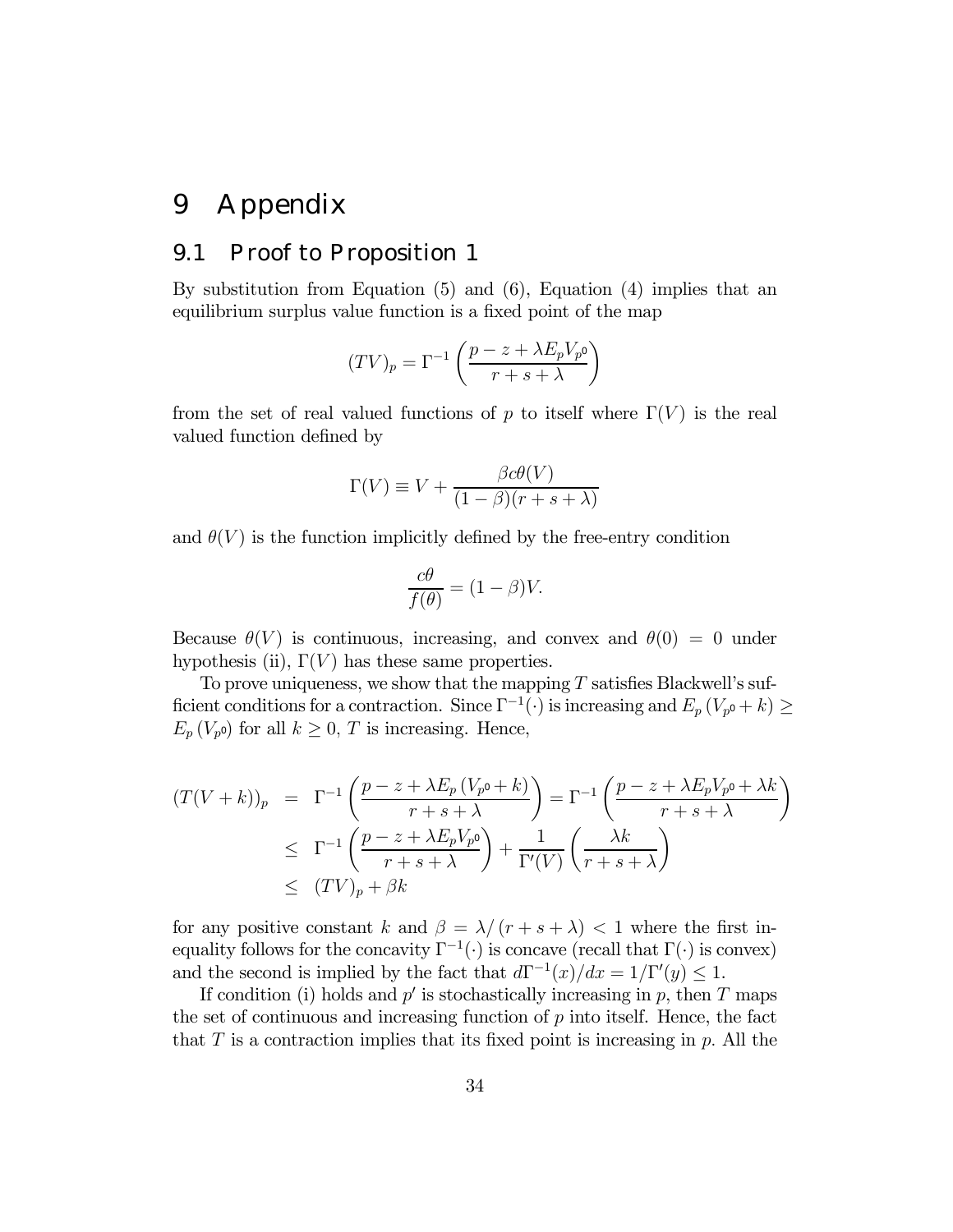other equilibrium outcomes can be expressed as increasing functions of  $p$  and  $V_p$ . Finally, the assertion that  $V_p$  is strictly increasing is implied by the fact that T transforms any increasing functions into the set of strictly increasing functions.

### 9.2 Proof to Proposition 2

The claim is an immediate implication of Equation (9) in the case of  $\lambda \to 0$ . As the specification in  $(14)$  implies,

$$
p'-z=(p-z)e^{\Delta},
$$

it follows that

$$
\lim_{\Delta\to 0}E_p\phi_{p^0}=\phi_p
$$

for any real valued integrable function  $\phi$  of p. The free-entry condition (4) and Equation (6) imply that the Bellman equation can be written as

$$
V_p = \frac{p - z - \frac{\beta c \theta_p}{1 - \beta} + \lambda E_p V_{p^0}}{r + s + \lambda}.
$$

It follows that,

$$
\lim_{\Delta \to 0} V_p = \frac{p - z - \frac{\beta c}{1 - \beta} \lim_{\Delta \to 0} E_p \theta_{p^0} + \lambda \lim_{\Delta \to 0} E_p V_{p^0}}{r + s + \lambda}
$$

$$
= \frac{p - z - \frac{\beta c}{1 - \beta} \theta_p + \lambda \lim_{\Delta \to 0} V_p}{r + s} = \frac{p - z - \frac{\beta c}{1 - \beta} \theta_p}{r + s}.
$$

Hence, the free-entry condition can be approximated by

$$
\frac{c\theta_p}{f(\theta_p)} = (1-\beta)V_p = \frac{(1-\beta)(p-z) - \beta c\theta_p}{r+s}.
$$

By differentiating this expression with respect to  $\ln p$ , one obtains Equation  $(10).$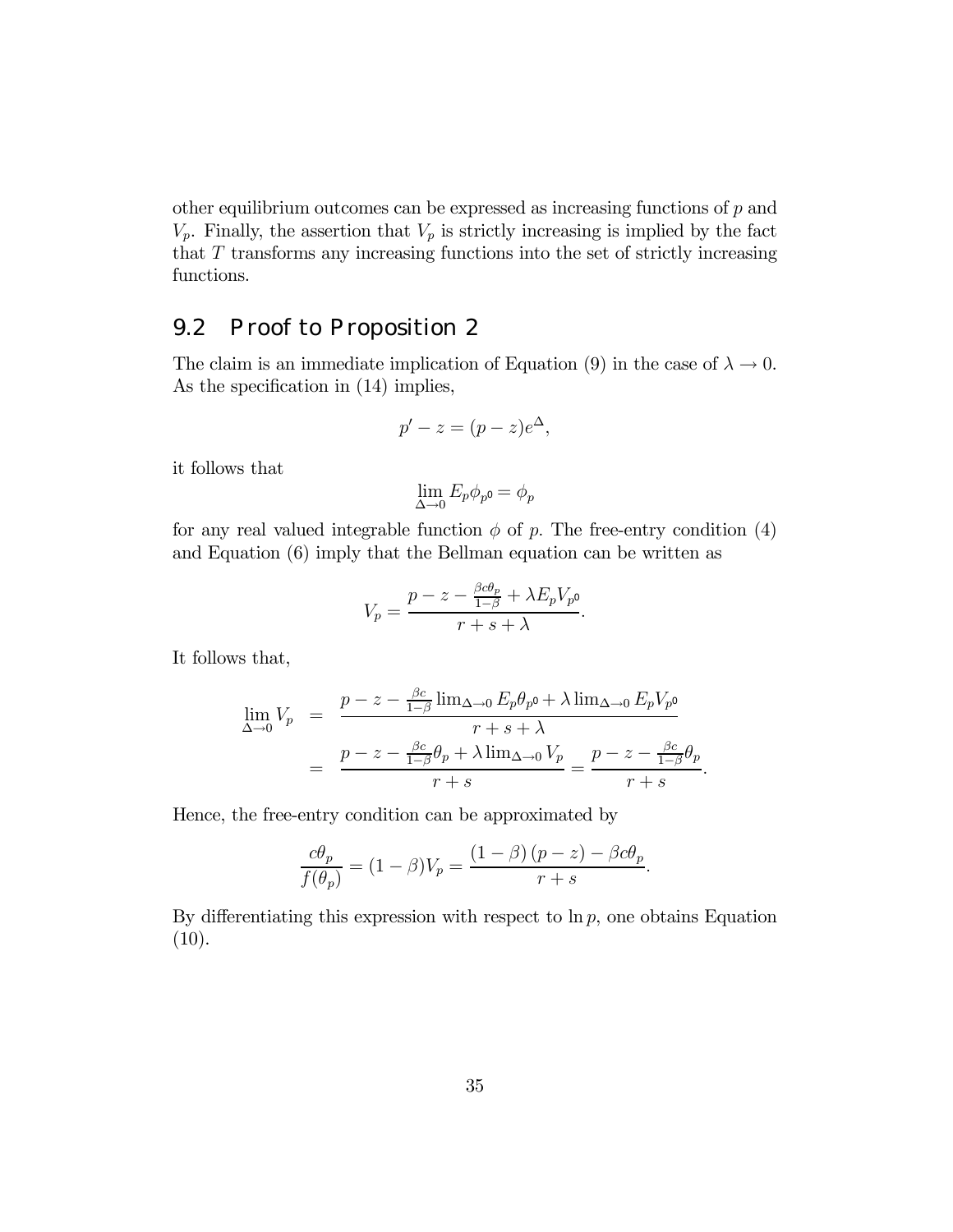### References

- [1] Basu, S., and J. G. Fernald  $(1997)$ . "Returns to Scale in U.S. Production: Estimates and Implications," Journal of Political Economy,  $105(2)$ : 249-283.
- [2] Barlevy, G. (2001). "Why Are the Wages of Job Changers so Procyclical?î Journal of Labor Economics, 19: 837-878.
- [3] Bils, M. (1985). "Real Wages over the Business Cycle: Evidence from Panel Data," Journal of Political Economy, 93: 666-689.
- [4] Binmore, K., A. Rubinstein, and A. Wolinsky  $(1986)$ . "The Nash Bargaining Solution in Economic Modelling," Rand Journal of Economics, 17(2): 176-188.
- [5] Braun, H. (2005). "(Un)Employment Dynamics: The Case of Monetary Policy Shocks," Northwestern University mimeo.
- [6] Calvo, G. (1983). "Staggered Prices in a Utility Maximizing Framework," Journal of Monetary Economics, 12: 383-398.
- [7] Costain, J.S., and M. Reiter (2005). "Business Cycles, Unemployment Insurance, and the Calibration of Matching Models," Universidad Carlos III mimeo.
- [8] Devine, T.J., and N.M. Kiefer (1991). Empirical Labor Economics: The Search Approach. Oxford: Oxford University Press.
- [9] Fujita, S., and G. Ramey  $(2005)$ . "The Dynamic Beveridge Curve," University of California, San Diego mimeo.
- $[10]$  Gertler, M., and A. Trigari (2005). "Unemployment Fluctuations with Staggered Nash Wage Bargaining," New York University mimeo.
- [11] Hagedorn, M., and I. Manovskii  $(2005)$ . "The Cyclical Behavior of Equilibrium Unemployment and Vacancies Revisited," University of Pennsylvania mimeo.
- [12] Hall, R.E. (2005a). "Employment Fluctuations with Equilibrium Wage Stickiness," American Economic Review 95 (March): 50-65.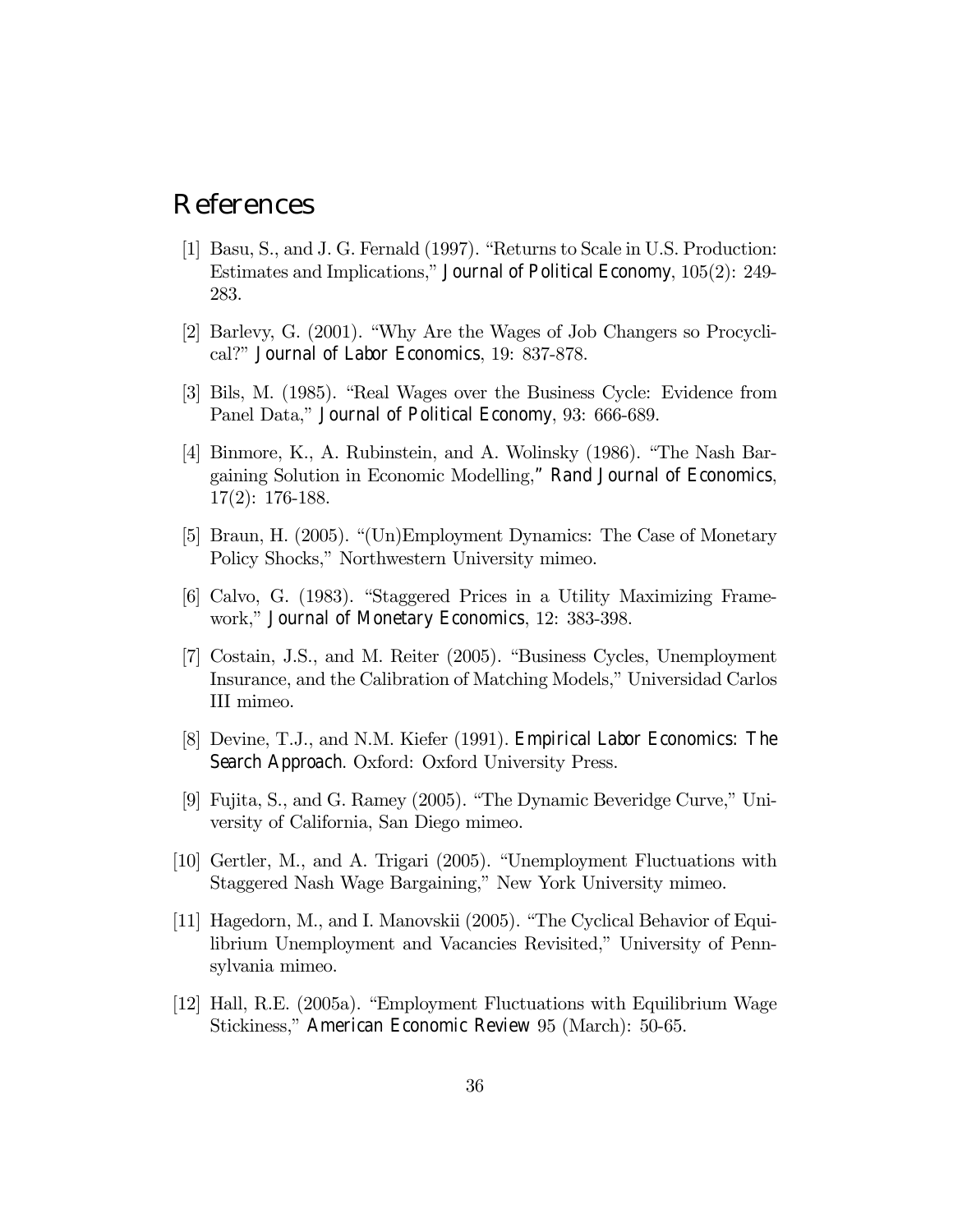- [13] Hall, R.E. (2005b). "The Labor Market and Macro Volatility: A Nonstationary General-Equilibrium Analysis," NBER Working Paper 11684.
- [14] Hall, R.E. and P.R. Milgrom  $(2005)$ . "The Limited Influence of Unemployment on the Wage Bargain," NBER Working Paper 11245.
- [15] Hornstein, A., P. Krusell, and G.L. Violante (2005). "Unemployment and Vacancy Fluctuations in the Matching Model: Inspecting the Mechanism," Federal Research Bank of Richmond, Economic Quarterly, vol. 91/3, Summer.
- [16] Kennan, J.,  $(2005)$ . "Private Information, Wage Bargaining, and Employment Fluctuations,î University of Wisconsin-Madison mimeo.
- [17] Menzio, G., (2005). "High Frequency Wage Rigidity," University of Pennsylvania mimeo.
- [18] Moen, E. and A. Rosen  $(2005)$ . "Incentives in Competitive Search Equilibrium and Wage Rigidity," Norwegian School of Management mimeo.
- [19] Mortensen, D., and C.A. Pissarides (1994). "Job Creation and Job Destruction in the Theory of Unemployment," Review of Economic Studies,  $61:397-415.$
- [20] Mortensen, D., and C.A. Pissarides (1999a). "Job Reallocation and Employment Fluctuationsî in M. Woodford and J.B. Taylor, eds, Handbook of Macro Economics vol 1: 1171-1227. Amsterdam: Elsevier Science.
- $[21]$  Mortensen, D., and C.A. Pissarides  $(1999b)$ . "New Developments in Models of Search in the Labor Market" in O. Ashenfelter and D. Card, eds., Handbook of Labor Economics vol 3: 2567-2627. Amsterdam: Elsevier Science.
- [22] Nagypál, E. (2005). "Labor-Market Fluctuations, On-the-Job Search, and the Acceptance Curve," Northwestern University mimeo.
- [23] Nagypál, E.  $(2006)$ : "Worker Reallocation: The Importance of Job-to-Job Transitions," mimeo, Northwestern University.Nash, J. (1950). "The Bargaining Problem," Econometrica, 18:155-162.
- [24] Pissarides, C. (2000): Equilibrium Unemployment Theory, 2nd ed. MIT Press, Cambridge, MA.